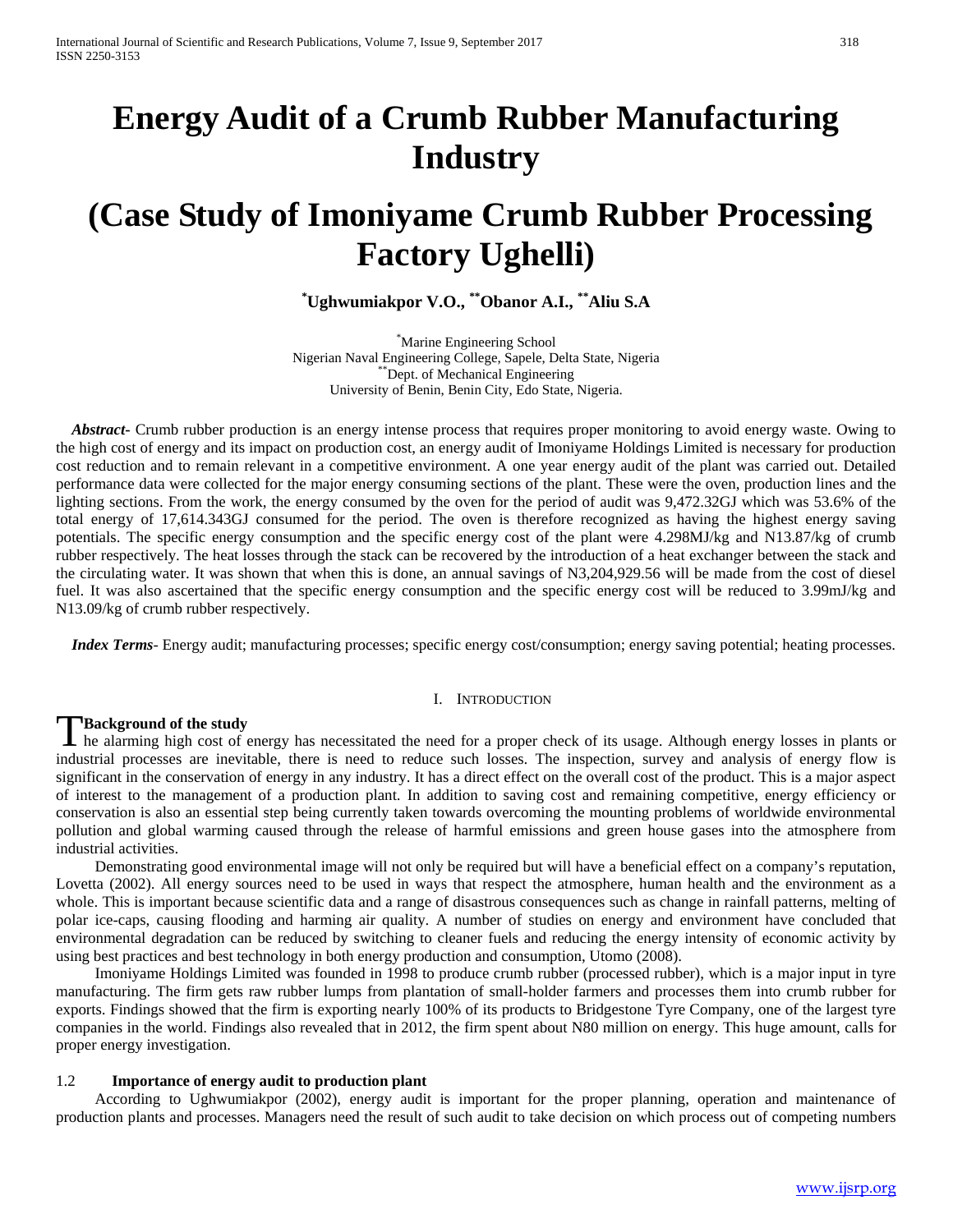that should be selected for use, bearing in mind the efficiency of energy utilization, environmental implications and process cost effectiveness.

 Few factories have a precise idea of the energy consumption of different production areas and in the absence of a detail internal monitoring; the energy efficiencies of the different process operations are unknown. Knowledge of the energy consumption in the different areas of a factory is very important for several reasons and these are as follows:

- (A) The cost of fuel has risen remarkably in recent years. Energy saving measures has therefore become inevitable. Apart from the more obvious improvements in the housekeeping aspects of factory practice, most effective savings are usually made in the high energy consuming area. This area can be highlighted by energy audit.
- (B) If a new or modified production line is being proposed, the cost of energy required to run it is usually compared with cost of energy required to run the existing processes. It is only by having a detailed breakdown of fuel consumption in the different areas of a factory can such a comparison be made and this is provided by energy audit.
- (C) If an operator wishes to compare his energy efficiency with that of a competitor in the same industrial sector, only by identifying the energy requirements of different operational areas of the factory can a satisfactory comparison be achieved. Without a detailed audit, it is not possible to achieve this.
- (D) Energy audit gives industry-based management operation engineers and accountants a sound method of adopting fuel cost between different cost-centres.
- (E) Factories take interest in energy audit in order to have an overview of the environmental impact, of their operations. It is essential to carry out a wide-ranging examination of the neighborhood and in some cases on the nation. Such audit is called environmental impact audit.

 The energy consumer be it in industry or domestic sector has a responsibility of improving the way in which the energy is used. Energy audit will highlight the most energy-intensive items, or equipment of a plant or process. If correctly carried out, it should enable the energy manager to identify any inefficiency or wastage area that needs rectification. Significant savings will probably be made with comparatively low-capital investment, but on the long term the effectiveness of planning and forecasting of energy demand and prices will determine where future investment in new plants or modifications to existing equipment will be directed.

# 1.3 **Statement of the problem**

 In view of the fact that environmental degradation and its negative effect on human health and the environment is a consequence of industrial waste and that the cost of the crumb rubber production is on the increase as a result of the high cost of energy, a stack heat recovering system which will reduce energy consumption and at same time reduce environmental pollution will be introduced.

# 1.4 **Aim of the study**

 The aim of this study is to identify and evaluate opportunities that will reduce production cost through energy conservation and planning in a rubber crumb processing factory.

# 1.5 **Objectives of the study**

The objectives of the study are:

- i. To determine types and sources of energy used.
- ii. To identify areas of high-energy consumption by carefully examining the records of the energy consumption.
- iii. To ascertain the specific energy cost and the specific energy consumption.
- iv. To determine the efficiencies of major energy consumers like burners and to determine where the most significant energy saving potentials are.
- v. To determine the amount of energy saved and the cost equivalent.
- vi. To develop technical solution to reducing the energy losses identified.
- vii. To carry out economic analysis of the selected solution.

# 1.6 **Methodology of the study**

The following methodology was adopted

i. Study of similar works done on crumb rubber either through available text, library and/or internet.

ii. A visit to the company (Imoniyame Holdings Limited Ughelli) to gather existing data of all energy systems and facilities. iii. Discussion sessions were held with head and staff of various departments of the company in order to obtain relevant

information concerning their operations and facilities.

iv. From the data collected, analysis was made to determine where the most significant energy saving potential could be found.

v. The major energy consuming systems were analyzed based on the first law of thermodynamics since this will account for all energy and materials input in terms of demand, utilization and losses.

# 1.7 **Limitation of the study**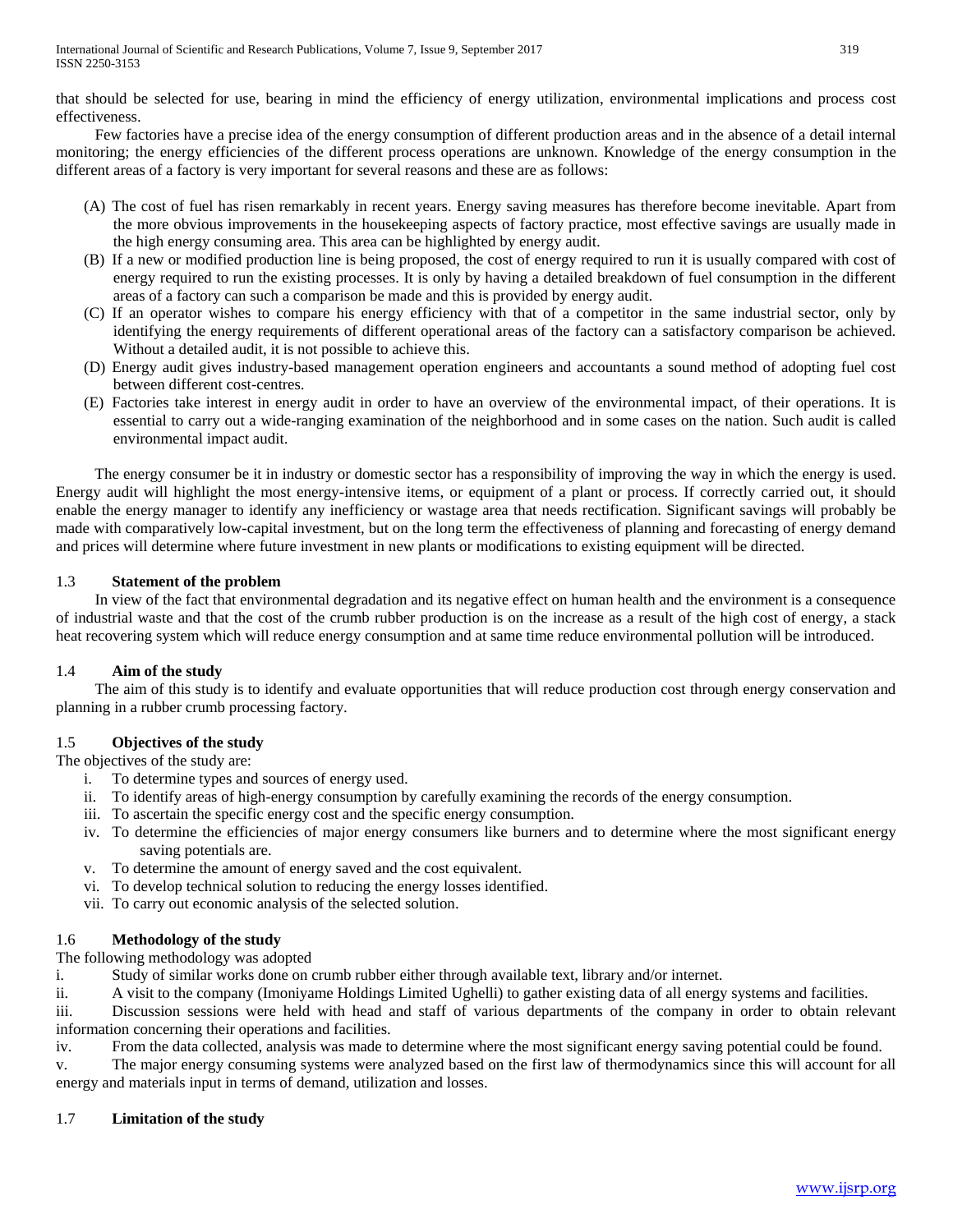Notwithstanding the limitation, the audit procedure developed could stand as standard of comparison for further energy performance evaluation of Imoniyame Holdings Limited Ughelli. It should be noted that the limitation identified above do not in any way invalidate the study. It is only fair to state that one was aware of the limitations.

#### II. LITERATURE REVIEW

# 2.1 **Levels of energy audit**

 An energy audit is a systematic approach to problem solving and decision making. The primary goals of an energy audit are to qualify and quantify how the plant energy systems are performing. Energy audits vary in depths depending on the plant energy distribution system, the scope and capabilities offered by the energy auditor. There are three progressive levels or types of audit.

#### 1. **Walk –Through Analysis/Preliminary Audit**

 This is also called simple audit. It involves brief interviews with site operating personnel, a review of the facility's utility bills and other operating data. It is geared toward the identification of the potential for energy improvements, understanding the general plant configuration and defining the type and nature of energy systems. Usually, the walk-through audit report does not provide detailed recommendations, except for very visible projects or operational faults.

#### 2. **Energy Survey and Analysis**

 The energy survey and analysis starts with the findings from the walk-through analysis. It is done by evaluating the plant energy system in detail to define a variety of potential energy efficiency improvements. This study involves a detailed analysis of energy consumption to quantify base load, seasonal variation and effective costs.

#### 3. **Detailed Analysis of Plant**

 This is called the investment grade. Before making this level of investment, the plant management will want to have much more thorough and detailed understanding of the benefits, cost and performance expectations. A detailed audit will provide technical solution options and economic analysis for the factory management to decide project implementation or priority.

# 2.2 **Energy audit in the production industry**

Industrialization entails the manufacture of a great number of products in large quantities.

 Invariably, energy is required among other inputs in the primary and auxiliary processes. Therefore energy audit of production plants entails a comprehensive examination of energy available, sources, inputs, usage and possible ways of converting wastage into useful forms with the overriding aim of reducing the production cost of a commodity from the plant. The renewed interest in energy audit gained its momentum as a result of economic, environmental and political changes in the last three decades. Before this time, low prices of available fuel and poor awareness of the limited qualities of fuel resources had created a lapse in the necessity for organized energy studies.

 The industrialized world, notably United Kingdom and United States, picked overwhelming interest in energy audit and management, including conservation. After the 1973/74 fuel crises, when the United States of America had a fuel embargo, even though it lasted for one year, it made the Americans to start looking inward on the agreeable terms for conservation and audit that was to protect her from subsequent short-fall in fuel supply. Since then, several countries like Nigeria have seen the gains that could be realized from such a practice.

 Some energy audits done earlier on production plants were done by simply cost-evaluating the plant material flows or by the use of "crude" arithmetic procedures which do not give insight to the efficiency of the system operations or ways of improving them largely because they were carried out by analysts who were not devoted to the engineering concerns. A good example is the resource cost audit which expresses everything in monetary terms. Its limitation is that energy and materials cost world-wide is not uniform. Also, it cannot explain the extent to which machines and operations are efficient.

 A detailed overview of an industrial energy audit approach is shown in Fig. 2.1 by Ali, (2010). In this lay-out, a step by step approach on how to carry out energy audit is shown.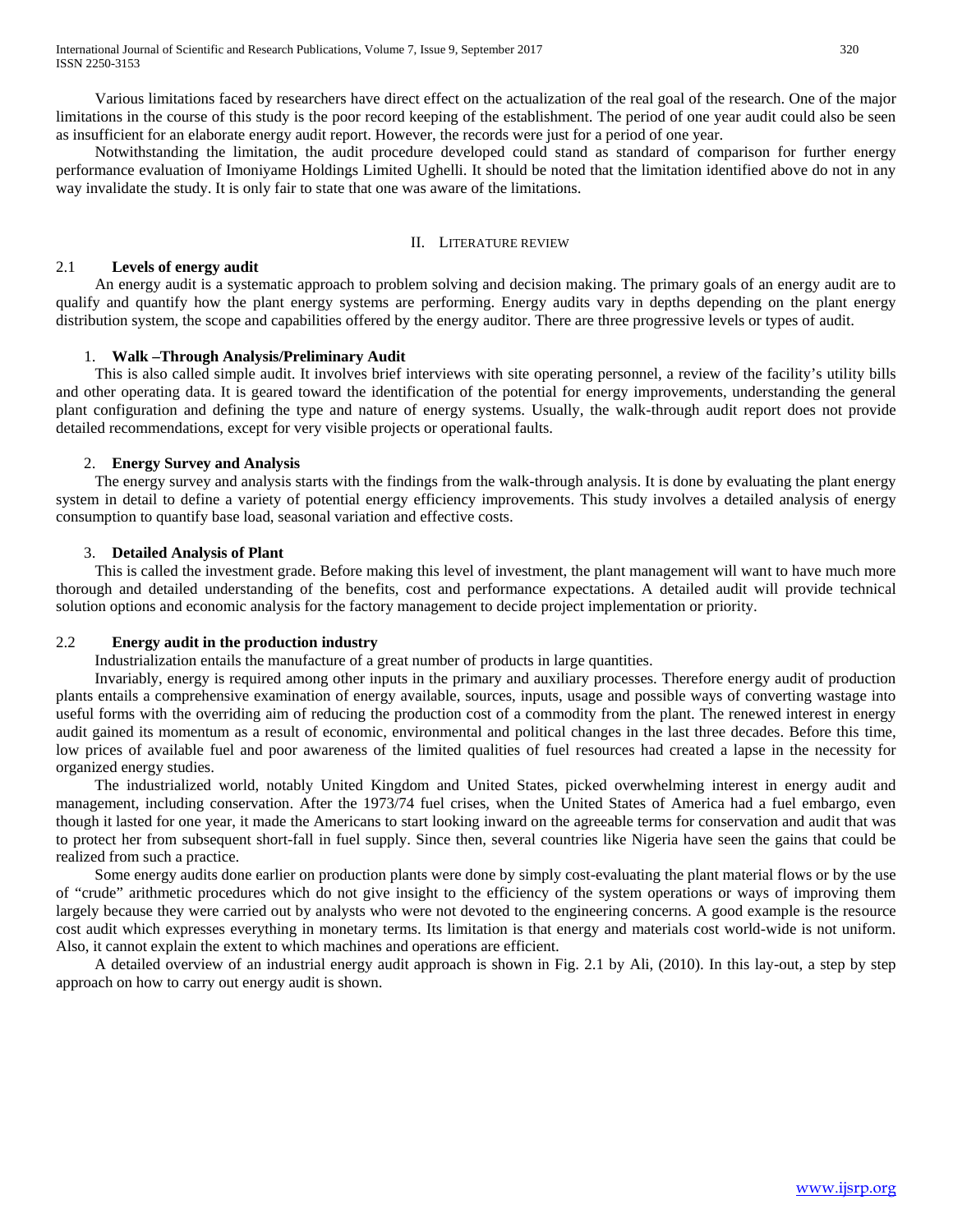

**Fig. 2.1 Overview of an industrial energy audit**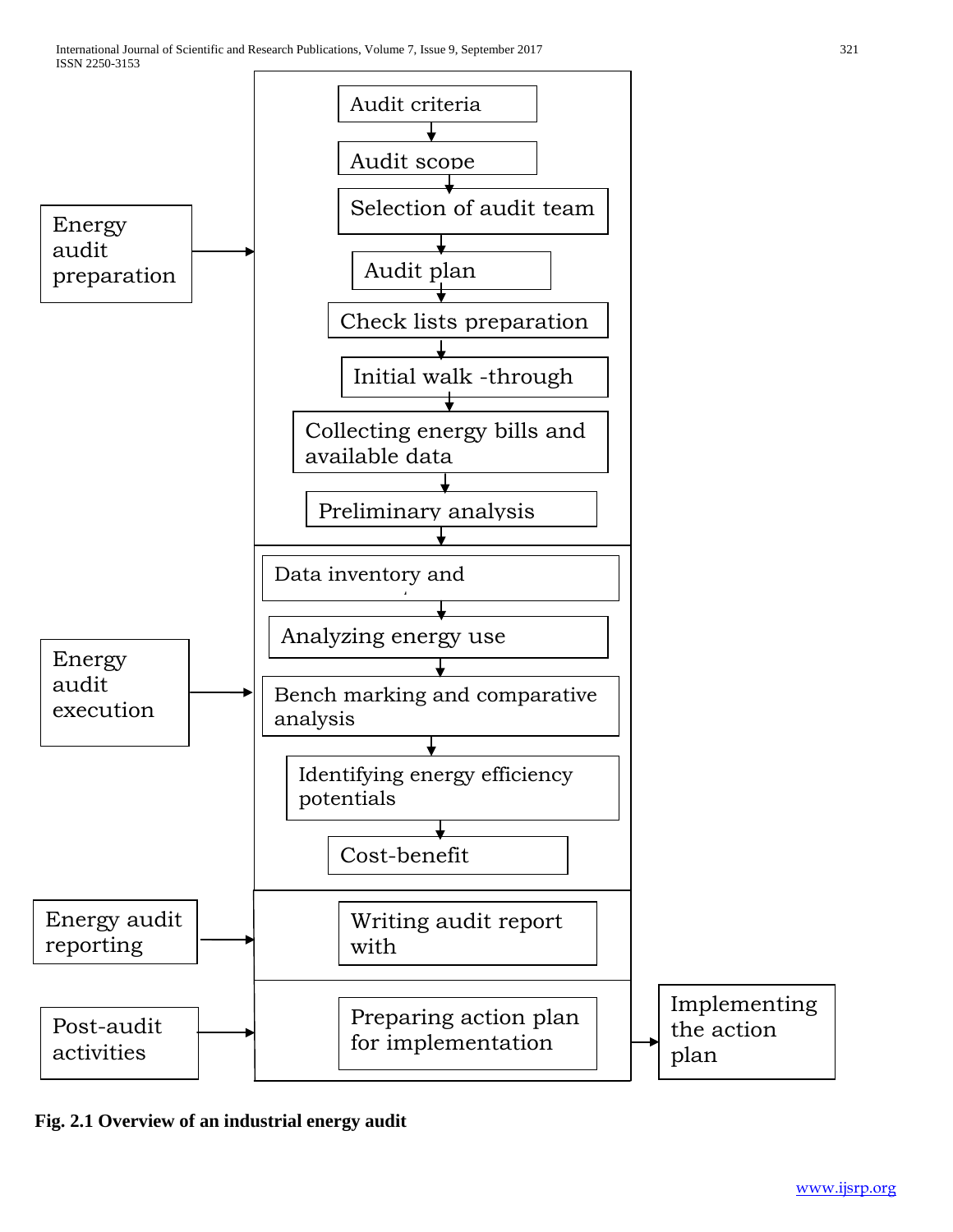International Journal of Scientific and Research Publications, Volume 7, Issue 9, September 2017 322 ISSN 2250-3153

 According to Aiyedun and Ologunye (2001), in an energy audit work in the food industry, with Cadbury Nigeria PLC as case study, it was noted that for many industries, the cost of energy consumed is a major factor in the operation cost and must be closely monitored and reduced to a possible minimum in order to improve profitability and competitiveness. In their work, data was collected for a five-year period (1994-1998) and various energy performance parameters were used in analyzing the data. Data collected included annual electricity bills, fuel oil and water consumption and annual production over the period of 5 years.

 The intensity of energy was defined as the ratio of the energy consumed per year in GJ to the floor area of the factory in square meters. The treated floor area of Cadbury Nigeria PLC was estimated to be 22,294.55m<sup>2</sup>. The normalized performance indicator (NPI) was defined as:

$$
NPI = \frac{\text{Total energy consumed}}{\text{Floor Area}} \times \text{hours of use factor}.
$$

#### …………….. (2.1)

 The normalized performance indicator is a parameter used in assessing the energy performance of a factory. The value of NPI obtained for a factory is usually compared with standard NPI values quoted by the energy efficiency office (EEO) for such a factory. The NPI value calculated for the five-year period gave an average of  $1.16 \text{GJ/m}^2$ . This was rated as "fair" for the factory, meaning that significant savings and improvement in energy usage is still achievable. The average cost of energy input per kg of product was estimated as N4.96/kg. The highest value of N6.09/kg in 1995 was attributed to the wastages and lack of cost consciousness.

 According to Agbro (2007), in an energy audit of a glass factory (Beta Glass PLC-Delta Plant), it was established that to produce one ton of glass in the plant, about 10.89GJ of energy is required at a cost of N5,343. It was revealed in the work that some glass plants around the world use as low as 7.5GJ of energy to produce a ton of glass. It was noted that about 52.55% of the total energy input to the plant and about 84.52% of the total energy input to the manufacturing process was consumed in the furnace. The work showed that the furnace was the most energy intensive unit in the plant and also holds the greatest energy saving potential in the plant. The unit energy consumption of the furnace was estimated at 5.78GJ per ton of glass. This according to the work competes favourably with what is obtainable in some present day furnaces.

 In another energy audit work carried out by Clarke and Wilson (1993), study was made on the energy required to produce a wide range of major industrial goods. In their work, result of two energy audits in the engineering sector, food can manufacture and construction machinery (an earth moving grader) were highlighted. For food cans, the study shows a process well optimized in terms of energy consumption with little prospect of significant future reduction in the energy required for their production. For the grader, improvements were shown to be possible both from modification to the process which would directly reduce the energy needed, and at the design stage where the materials needed in the finished products are determined.

 In the audit study, the energy used directly and indirectly in each step of the manufacture was considered. The direct energy used is the fuel and electricity attributable to the production of the product. The indirect energy use include the energy which has to be used to provide the materials used as well as the other goods and services needed for the manufacture of the product. The overall energy requirement for making a product is the gross energy requirement (GER) while the energy used within the factory walls is the process energy requirement (PER). These are expressed as energy requirements per unit of product and are often expressed in terms of Giga Joules per tonne of product.

#### 2.3 **Energy audit methods**

 Basically, the two scientific approaches to energy audit of production plants are the first and second laws of thermodynamic method of audit and each of them gives efficiency of plant operation by quantifying the energy together with it's utilization factor at every point in the flow process. These methods are followed because of their detailed and informative scientific backgrounds.

#### 2.3.1 **Material-energy balance method.**

 This method is also called input and output method of audit, and is based on the first law of thermodynamics and its corollaries. The first law is a law of conservation of energy and mass and states that neither energy nor mass can be destroyed, but that it could be changed from one form to another. For example chemical energy in fuel can be changed to mechanical, electrical, heat and light while mass can be changed from solid to liquid to gas.

 The first law method of audit monitors in details material and energy flows right from the initial raw material and energy input to the final product. Arbitrary boundaries are set up between the plant and the surroundings to obtain thermodynamic state of the system under consideration. The whole plant is apportioned into units and the units are similarly divided into simple operation units to facilitate a thorough audit. From the analysis, the efficiencies of major process operations are calculated. The direction and modes of heat gains and losses from the units are calculated so that optimal consequences of the application of heat conserving measures may be derived. Thus the method provides a comprehensive audit of energy input, utilization and output.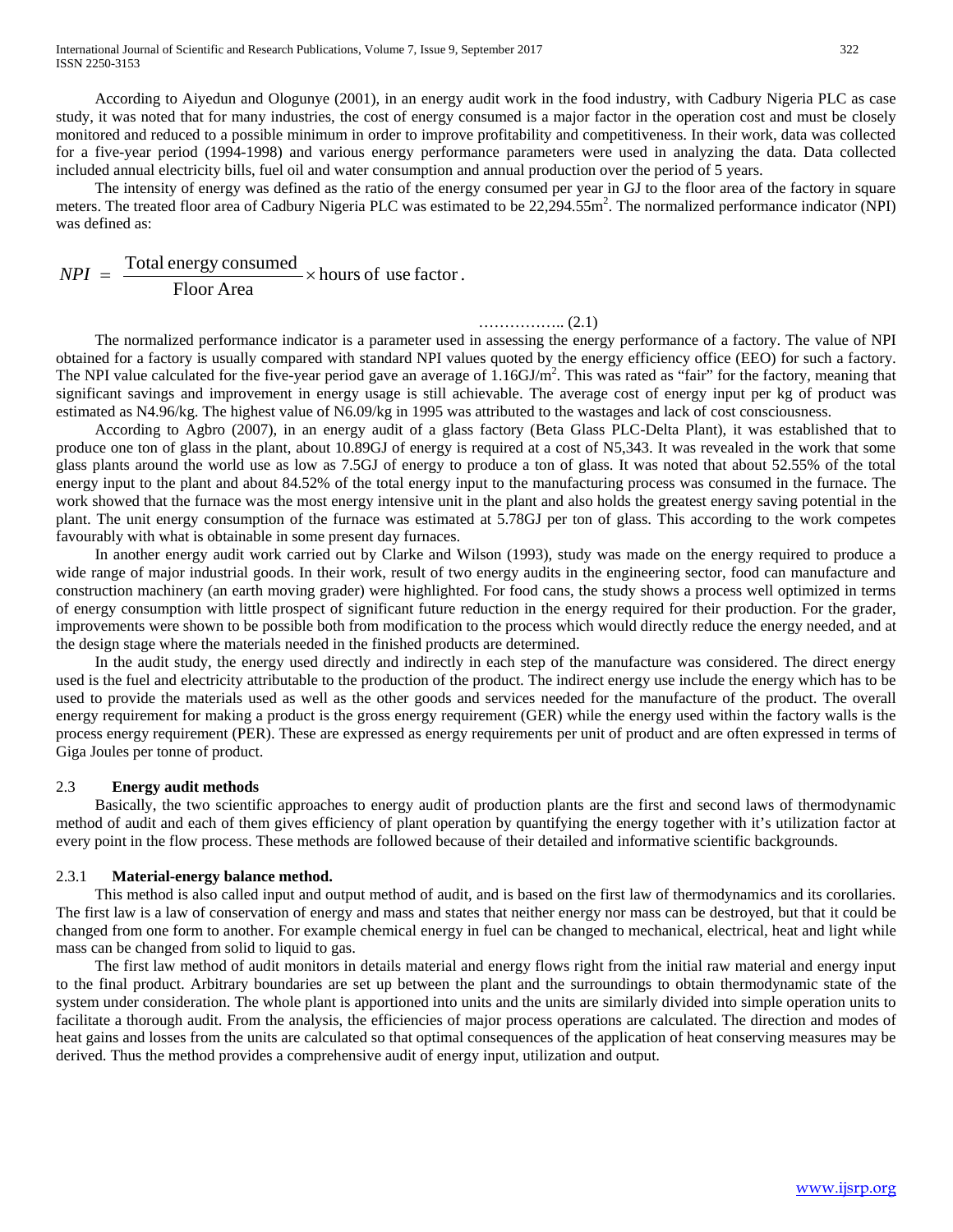

**Fig. 2.2 A simple industrial mass-energy flow process**

#### 2.3.2 **Available work (exergy) method**

 Availability of energy or exergy is a measure of the maximum reversible work transfer that can be realized when taking a fluid at any state  $P_1$  and  $T_1$  from its given state to a "ground" or "dead" state which is at the lowest energy potential, and in which it is in thermal and mechanical equilibrium with the environment. The ground state may be defined by:

 $P = P_0$ ,  $T = T_0$ ,  $Z = Z_0$  and  $\mu = 0$ .

 The above definition is based on the second law of thermodynamics. Energy audit analysis carried out based on the second law, calculates the grade of energy required at each process in terms of available energy. It usually encompasses heat and material balance for the process but extends to include entropy changes and the attendant losses to available energy.

For a non flow process, availability or exergy:

 $=(U-U<sub>o</sub>) + P<sub>o</sub> (V-V<sub>o</sub>) - T<sub>o</sub> (S-S<sub>o</sub>)$  - - - - 2.3  $= (U + P_0V - T_0S) - (U_0 + P_0V_0 - T_0S_0) = A - A_0$  - - 2.4 The property  $A = U + P_0V - T_0S$  is called the non-flow exergy function.

For a steady flow process, Availability or exergy =  $(H - T_0S) - (H_0 - T_0S_0) = B - B_0$  - (2.5) The property  $B = H - T \circ S$  is called the steady flow exergy function. In the above equation,  $U - U_0$  = change in internal energy  $S - S<sub>o</sub> = change in entropy$  $V - V_0 = change in volume$  $H - H<sub>o</sub> = change in enthalpy.$ 

#### 2.3.3 **Adoption of the method of audit**

 The material – energy balance method serves as a spring board for the available work method. The material –energy balance method gives the amount of material and energy at a specific plant unit while the available work method gives the effectiveness of the various processes in the units. It is thus clear that the two methods compliment each other. A combination of the two methods facilitates realistic and practical results. Owing to the challenges of obtaining all the input data required for the application of the second law method of audit and the fact that there has not been any major energy audit project on the plant under study, this audit will be based on the first law of thermodynamics, that is the material – energy balance method. However, the availability method will also be incorporated where it is found necessary.

#### 2.4 **Crumb rubber production in nigeria**

 According to National Rubber Association of Nigeria (2002), rubber production has been on the downward trend in recent times, falling from 113, 479 tpa (tons per annum) before the advent of crude oil to 46,000 tpa in 2004. The industry witnessed exit of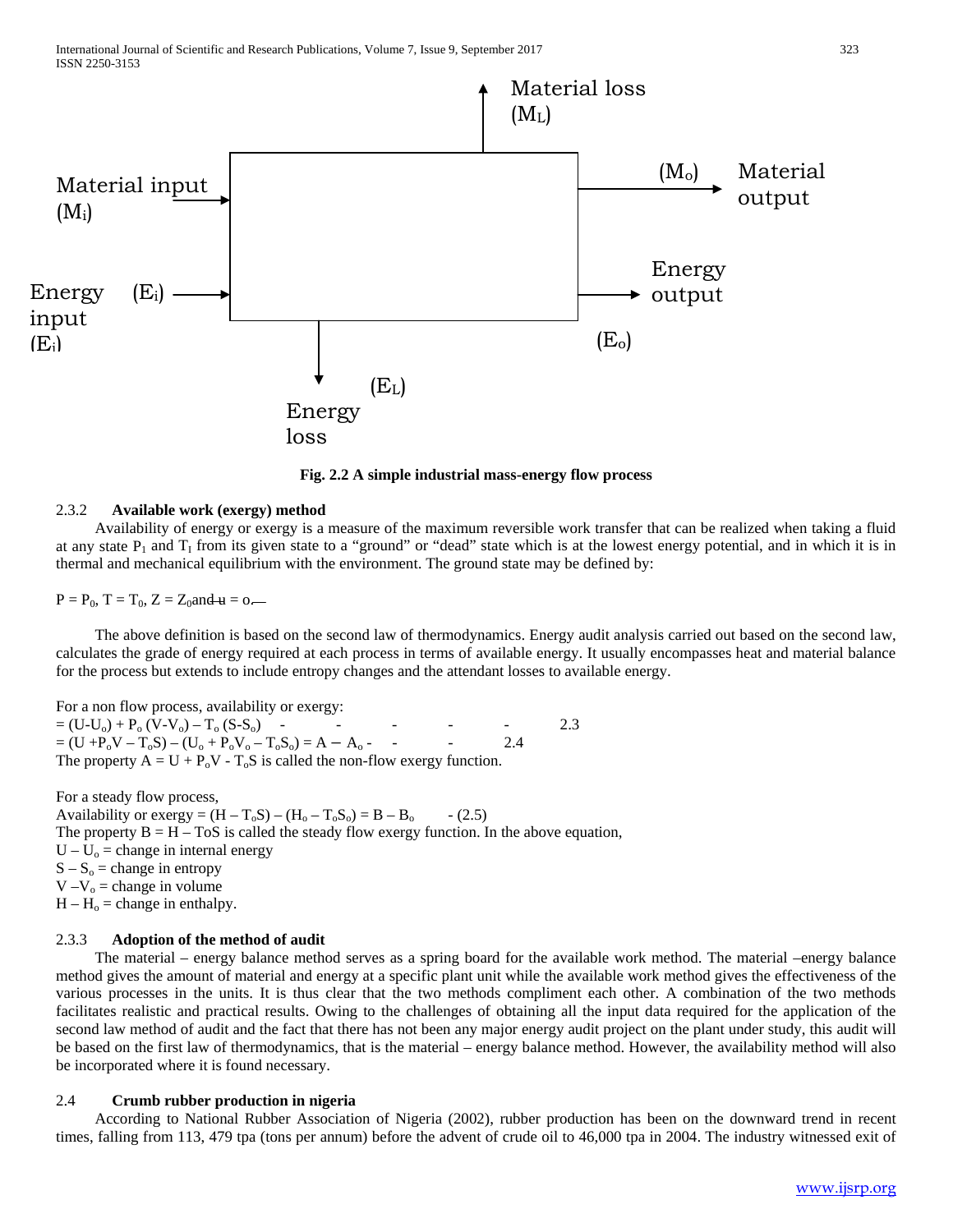major players between 2000 and 2001, when international rubber prices crashed to as low as \$50 per ton. Reasons for consistent lower production in the industry ranged from low yield in plantations, dwindling international rubber prices to volatility of oil prices and energy challenges. Shortages in supply of rubber from rubber trees further increases the pressure on the industry. Raw materials, which are the lumps from rubber trees are in short supply because most of the trees were planted in the 1960s and they have a life cycle of about 30years.

# 2.5 **Crumb rubber production process**

 There are four production lines in Imoniyame Holdings Limited Ughelli (IHL). The four production lines are independent of each other but operate basically with the same principle. Each of the lines is divided into two sections, wet end and dry end. The natural rubber latex tapped from rubber plantations are processed from the wet end to the dry end with the aid of electric motor driven conveyor belts and chains.

#### 2.5.1 **Wet end procedure**

 The scaled and bought rubbers from customers are conveyed into a soaking pool by belt. This helps to remove initial dirt like sand attached to the rubber. There is a stirrer in the pool ensuring that dirt is partially separated from the rubber. Processes under the wet end are as follows:

# (A) **Slab cutting machine**

 The rubbers from the soaking pool are transferred into slab cutting machine with the aid of a conveyor belt. The machine cuts the rubber in pieces before they are transferred into a braker. The pieces of rubber are transferred into a pre-cleaning pool. Thereafter, the stirred pieces of rubber are transferred to a braker for further reduction of size.

# (B) **Hammer mill**

 The hammer mill is separated from each other by a pre cleaning pool and a conveyor belt. The hammer will reduce the rubber latex further to ensure dirts are not trapped in between latex. After a thorough hammering, the rubber latex is conveyed to the creeper with a chain bucket.

# (C) **Creeping machine**

 Like the hammer mill, the creeping machines are ten in number. They are usually referred to as CP1 to CP10. There is a shredder between CP4 and CP5 and a bank pool (BP1) between CP8 and CP9. There is also a bank pool (BP2) between CP10 and the second shredder. This arrangement is necessary for a perfect and a dirt-free crumb rubber production.

#### (D) **Shredding mill**

 After the creeping process that takes place from CP1 to CP4, the rubber latex is passed through a shredder mill. There are two shredder mills, namely SM1 and SM2. The shredder reduces the rubber to a finer particle. This is usually the last stage of dirt screening. SM1 reduces the rubber latex to a fine particle that will be creeped in CP5 to CP8 before they will be stored in the first bank pool (BP1). After much stirring, the materials are then conveyed to CP9 and CP10 for further creep actions. From CP10, the materials are conveyed to the second bank pool (BP2). The materials are passed to SM2 for the final shredding process. This marks the end of the wet end process.

#### 2.5.2 **Dry end procedure.**

 The materials from the wet end are transferred to the suction pump which is the first stage of the dry end procedure. It is then transferred to the drying section through a trolley system. Some of the dry end procedures are:

#### (A) **Burner chambers.**

 The burners G2 and G4, usually attached to the oven are arranged in series. The materials are passed to the oven whose temperature is regulated to  $115^{\circ}$ C and stay there for about 15 minutes. The dried, hot materials are then transferred to a cooling section. The cooling fan blows off the heat contained in the materials. A huge amount of heat energy is released to the atmosphere through the stack each time the oven is open for the trolley to feed in materials.

#### (B) **Finishing section**

 The compressed material is then passed through a metal detector machine (MDM). 36 baled bags of 35kg each make up a crate or pallet. A sample of the finished products is taken to the laboratory for testing to ensure that world and demand standard of Standard Indonesia Rubber (SIR) is met before packaging for shipment. The entire production process is summarized in a schematic diagram shown in Fig. 2.3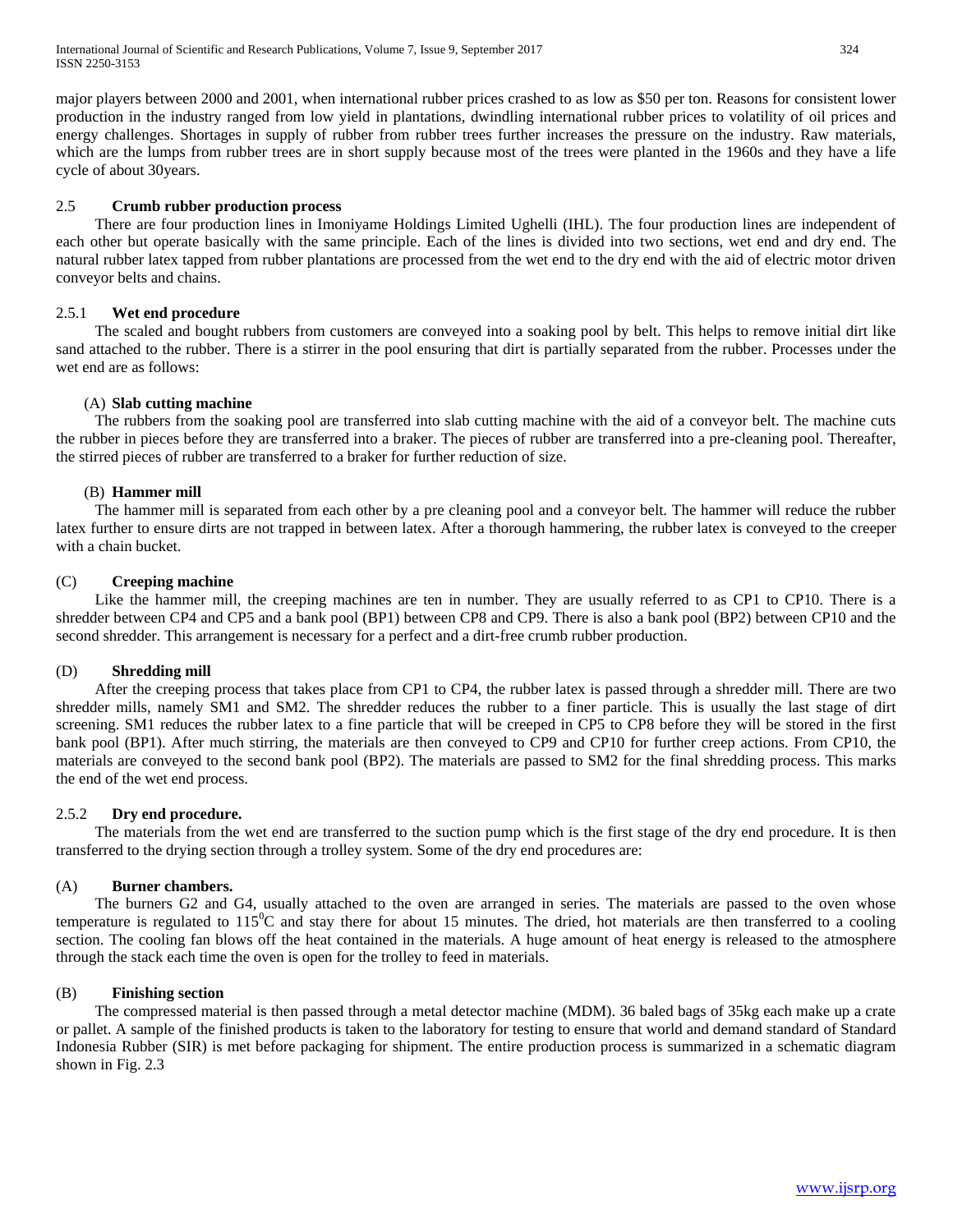

**Fig 2.3** Schematics of crumb rubber production process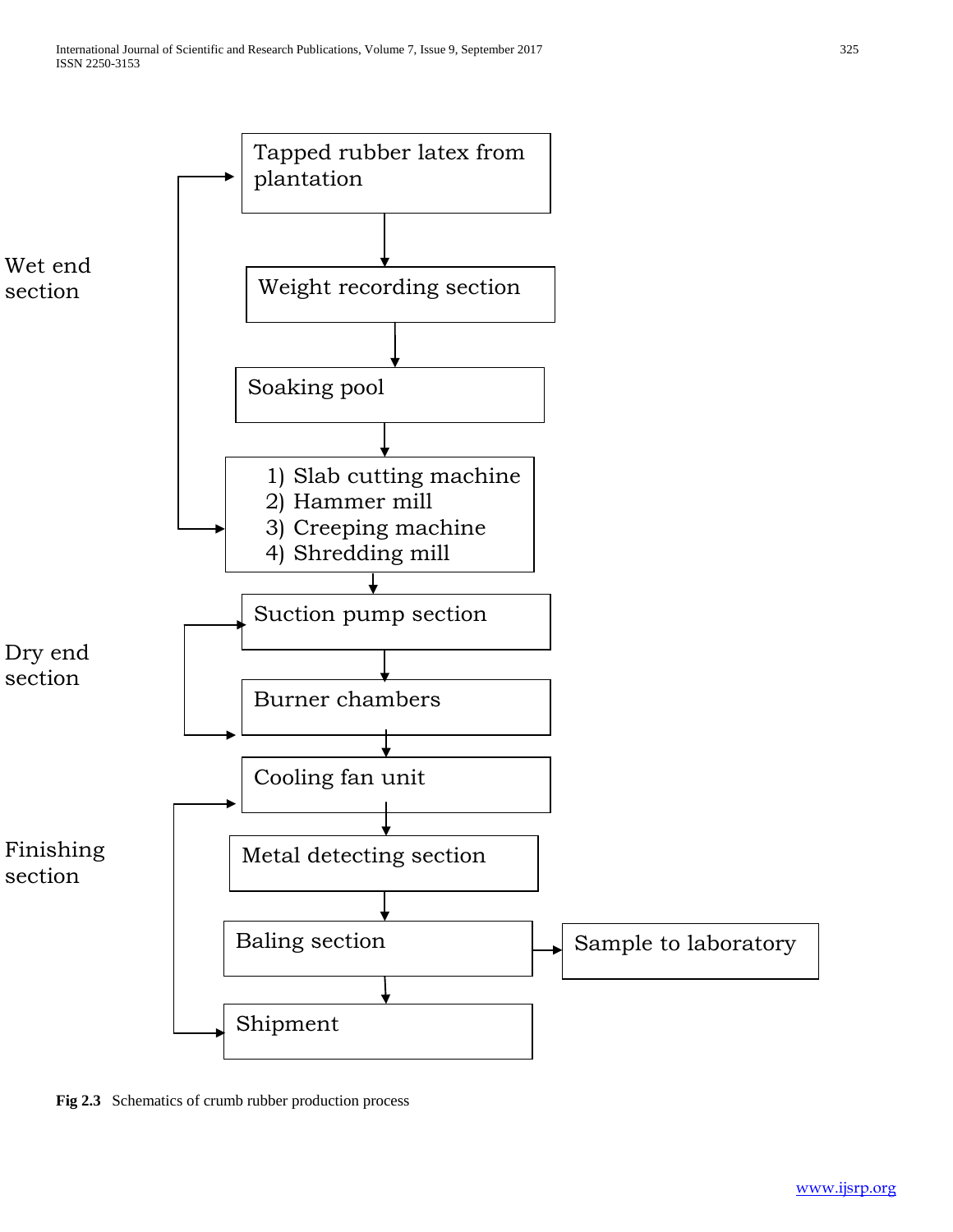International Journal of Scientific and Research Publications, Volume 7, Issue 9, September 2017 326 ISSN 2250-3153

#### 2.6 **Laboratory test of crumb rubber**

 Before a produced crumb rubber is packaged for delivery, various tests are carried out to ensure quality control quality assurance, customers' requirement and world rubber standards are met. The main tests are as follows:

#### (A) **Determination of ash content:**

 Ash from the oxidation of natural rubber represents a minimal figure for the amount of mineral matter comprising potassium, magnesium, calcium and sodium and the trace elements in the rubber. To determine the ash content of a lot Specified Singapore Rubber (SSR), a test portion of 5-10g is cut from the homogenized piece and weighed to the nearest 0.1mg. It is placed in a crucible which has previously been weighed and then put in a muffle furnace of temperature  $550 \pm 20^0$ C and the door closed. When ashing is complete, the crucible is cooled in desiccators and weighed to the nearest 0.1mg to conform to the grade for which the rubber has been tested.

#### (B) **Determination of volatile matter:**

Volatile matter in natural rubber consists primarily of moisture but includes any other materials volatile to  $100^{\circ}$ C. Excessive moisture results in mould growth and malodour during storage and shipment. To determine volatile matter, a test portion of approximately 10g is weighed to the nearest 1mg. It is sheeted out to 2mm and then dried at  $100 \pm 30^0C$  for four hours until the loss in weight on successive weighings after heating periods of 30 minutes is less than 1mg.

#### (C) **Determination of nitrogen**

 Nitrogen occurs in natural rubber usually as a protein and the determination is therefore to provide an estimate of the protein content in the lot of SSR being tested. The process used is a semi-micro procedure where in the rubber is oxidized by heating a mixture of potassium sulphate and converting sulphuric acid, together with a catalyst, thereby converting nitrogen compounds into ammonia hydrogen sulphate, from which the ammonia is removed by distillation after making the solution alkaline. The liberated ammonia is absorbed in boric acid solution and titrated with standard acid.

#### (D) **Determination of plasticity retention index**

 The plasticity retention index (PRI) is a measure of resistance of raw material rubber to oxidation. A high resistance to oxidation is shown as a high value of the index. The test includes measurement of the rapid plasticity of the rubber test pieces before and after heating in an oven. The rapid plasticity is measure in the Wallace rapid plastimeter and heating is carried out on punched test pellets for 30 mins at 1400 $^0$ C. Laboratory technicians measure the rapid plasticity of heated pellets on the Wallace rapid plastimeter.

#### (E) **Determination of dirt content**

 One of the major criteria of SSR is the dirt content of any lot. To determine this, a homogenized test portion of 10-20g is cut into 1g pieces and dissolved in xylene or white spirit to which is added a peptizing agent. When the rubber is completely dissolved, the solution is poured through a sieve and the trapped dirt weighed. The dirt content is expressed as a percentage of the test piece.

#### III. METHODOLOGY

#### 3.1 **Sources of energy**

 The energy consumed in the plant, comes from two main sources: The Diesel fuel and Benin Electricity Distribution Company (BEDC). The diesel fuel is used for the running of two standby diesel generators (Cater-Pillar, 3512 generator set) and two burners Grade 2 (2G) and Grade 4 (4G) attached to the oven. When there is BEDC supply, the plant runs wholly on it except for the burners that uses diesel always.

#### 3.2 **Procedure for energy data collection**

 The monthly electrical energy consumption is measured in kWh in a central meter. The rating in cost per kWh for each month was also taken from the meter. Since there were no sub meters, the central meter billing was used for the entire plant. Also stated in the bill are the fixed charge and the value added tax (VAT). The collection of the readings was achieved using the following equations.

| $Cost = Reading (kWh) x cost per kWh -$<br>$\qquad \qquad \blacksquare$ | -      |        |    |     |
|-------------------------------------------------------------------------|--------|--------|----|-----|
| $VAT = 5\%$ (cost + fixed charge) -<br>$\overline{\phantom{0}}$         |        |        |    | 3.2 |
| Total monthly $cost = cost + fixed charge + VAT$                        | $\sim$ | $\sim$ | 33 |     |

 Diesel consumed was read from stored tank record. The tank is calibrated in cm. 1cm equivalent is 112 litres. The cost per litre for the period of audit is N105.00. Since there were no sub-meters indicating quantity of diesel consumed by each burner and the generator, the records were then taken from the stored tank.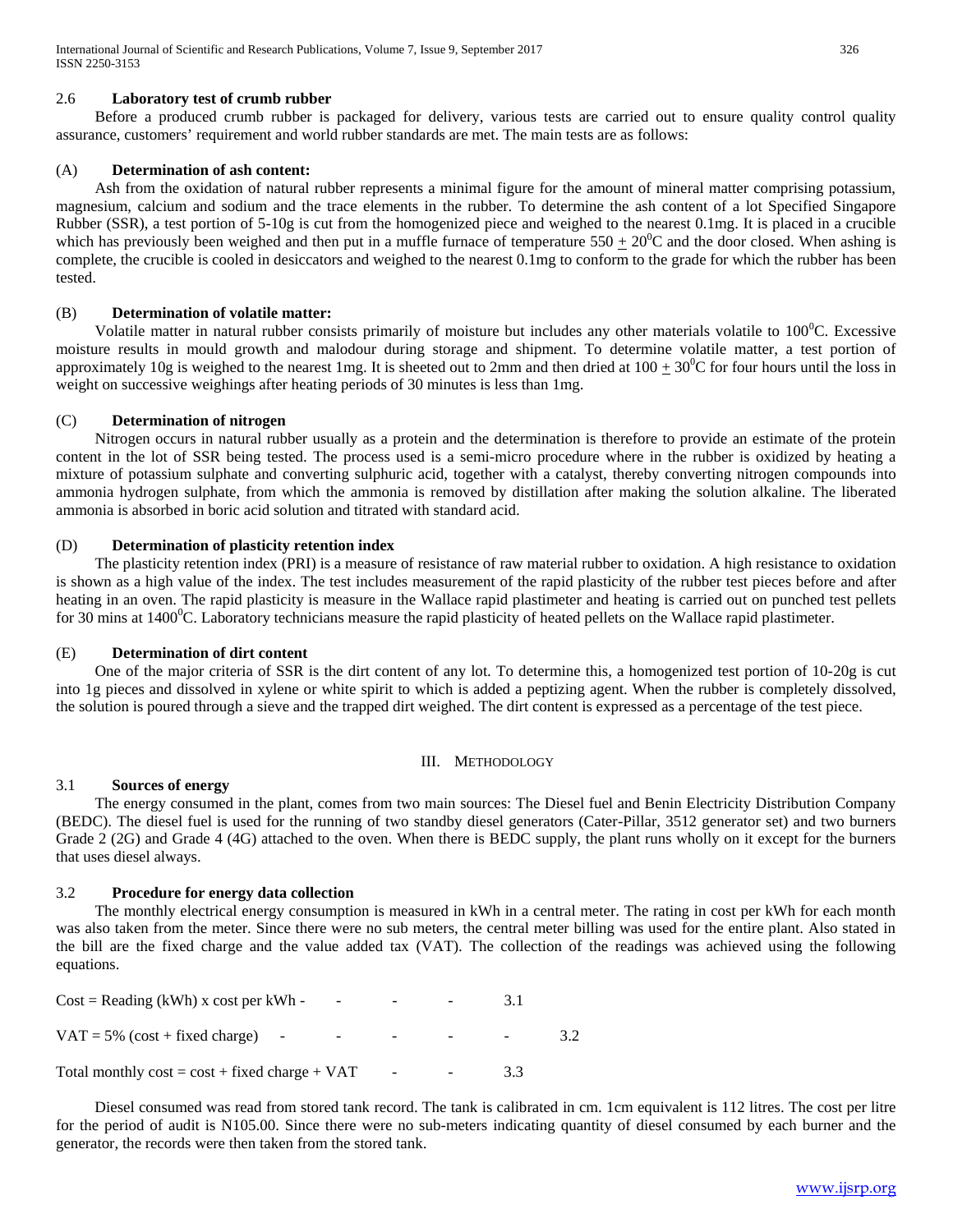Mass of diesel (kg) = Volume (litres) x specific gravity of fuel…………………………….3.4

#### 3.3 **Crumb rubber production**

The monthly production records were collected from the production section. The monthly production are shown in Table 3.1

| <b>Month (2014)</b> | <b>Production output (Metrictonne)</b> |
|---------------------|----------------------------------------|
| $Jan-14$            | 839.825                                |
| $Feb-14$            | 719.075                                |
| $Mar-14$            | 733.145                                |
| Apr-14              | 350.665                                |
| $May-14$            | 304.255                                |
| $Jun-14$            | 81.235                                 |
| $Jul-14$            | 202.044                                |
| Aug-14              | 183.680                                |
| Sept-14             | 145.880                                |
| $Oct-14$            | 159.005                                |
| $Nov-14$            | 166.565                                |
| $Dec-14$            | 219.100                                |
| Total               | 4,104.474                              |

#### **Table 3.1: Monthly production output**

#### 3.4 **Production period**

 From the information gathered from the records keeping sections, it was clear that operation/production were not done on Sundays. This audit will therefore be based on an average of 26days in a month. The numbers of working days for the period of audit are shown in Table 3.2.

| <b>Month (2014)</b> | <b>No of Sundays</b> | Other days |
|---------------------|----------------------|------------|
| <b>JAN-14</b>       | 4                    | 27         |
| <b>FEB-14</b>       | $\overline{4}$       | 24         |
| $MAR-14$            | 5                    | 26         |
| APR-14              | $\overline{4}$       | 26         |
| $MAY-14$            | $\overline{4}$       | 27         |
| $JUN-14$            | 5                    | 25         |
| <b>JUL-14</b>       | $\overline{4}$       | 27         |
| $AUG-14$            | 5                    | 26         |
| SEPT-14             | $\overline{4}$       | 26         |
| $OCT-14$            | $\overline{4}$       | 27         |
| $NOV-14$            | 5                    | 25         |
| DEC-14              | $\overline{4}$       | 27         |
|                     | 52                   | 313        |

 $26.083333 \approx 26$ 12  $\frac{313}{12}$  = 26.083333  $\approx$ 

# 3.5 **Oven energy efficiency evaluation**

 The basic idea is that, if an oven is operating steadily, the mass flowing out of the oven is equal to the mass flowing into the oven. Similarly, the energy in is equal to the energy flowing out. These balances are dependent on the assumption of steady operation, so that the accumulation of mass and energy inside the oven can be neglected. It is understood however, that an operating industrial oven/furnace does not operate under perfectly steady conditions. In an energy assessment, the steady-state idealization is more accurate when applied to a long-term average of oven operation, rather than to the instantaneous operation.

 From the operating records, 420kg of crumb rubber are passed through the oven in 15mins. The inlet temperature of the crumb rubber into the oven is ambient temperature averaged at  $27^{\circ}$ C. Also, the temperature of the burner is regulated to  $115^{\circ}$ C.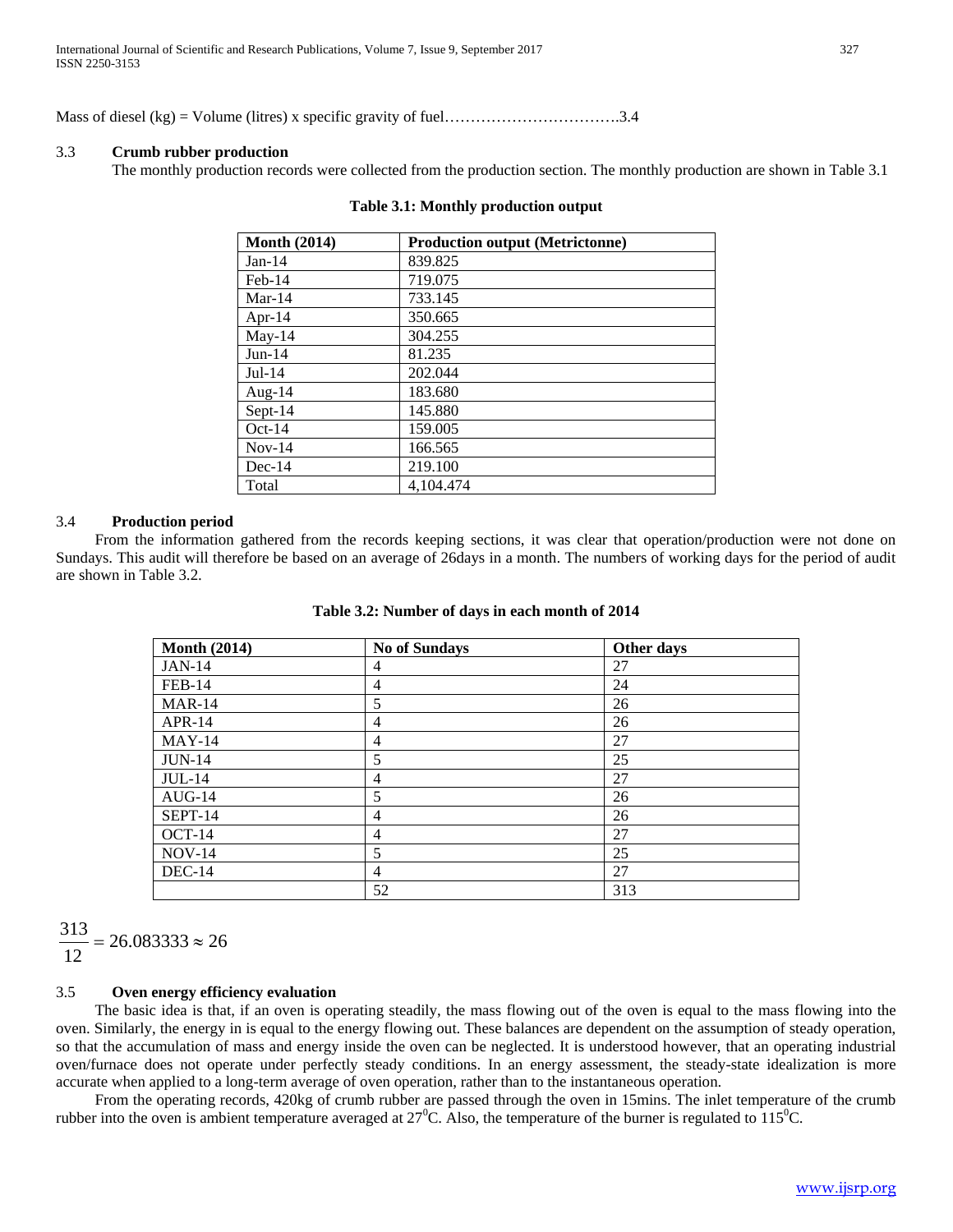$Q_{CR} = M_{CR} \times Cp_{CR} \times (t_2 - t_1)$  - - - - - - - - - - - (3.5)

#### Where:

 $Q_{CR}$ = Quantity of heat received by crumb rubber.  $M_{CR}$ = Mass flow rate of crumb rubber,  $Cp_{CR}$ = Specific heat capacity of natural rubber latex.  $t_1$  = Crumb rubber inlet temperature.  $t_2$ = Oven/crumb rubber outlet temperature.  $M_{CR} = 420 \text{ kg}/15 \text{ mins} = 0.4667 \text{ kg/s}.$  $Cp_{CR}$ = 1880 J/kg <sup>0</sup>C = specific heat capacity of natural rubber  $Q_{CR} = 0.4667 \times 1880 \times (115-27)$  $Q_{CR} = 77,210.848$  J/s Heat content or heat received by crumb rubber is 77,210.848J/s.

Also, heat supplied by oven =  $M_f \times$  GCV, where  $M_f$  = mass of fuel, GCV = Gross calorific value of fuel. From Table 3.9, the burner's consumption rating is 11kg/h.

Oven Efficiency = Heat Supplied by oven Heat received by crumb rubber - - 3.6 <sup>=</sup>M GCV M Cp (t t ) f CR CR 2 1 × − = 6 46 10 <sup>3600</sup> 11 77210.848 × × = 0.54.93

Oven Efficiency =  $54.93%$ 

From the oven efficiency result evaluated, the amount of useful energy by the oven is 54.93% of the total energy supplied to the oven (i.e, 9, 472.32 GJ).

Useful energy by oven  $=$ 9,472.32 100  $\frac{54.93}{100} \times$  $= 5,203.145$ GJ 9,472.32 100  $\frac{45.07}{45.02} \times$ 

Lost energy by oven  $=$ 

 $= 4, 269. 175 \text{GJ}$ 

These losses may be attributed to wall losses, opening losses, stack heat losses etc.

#### 3.5.1 **Wall Losses (Qwa)**

 An infra-red thermometer was used to measure the outer surface temperature of the various sections of the oven in order to calculate the heat losses through these sections. The temperature measurements were taken at about five points in each location and the average was computed.

 The quantity of heat, Q released from the wall of a heating oven/furnace can be calculated using the formulae, Trinks and Mawhinnet (1967).

$$
Q = ax (t1-t2)5/4 + 4.88 E \left[ \left( \frac{t1+273}{100} \right)^4 - \left( \frac{t2+273}{100} \right)^4 \right]
$$

Where:

 $Q =$  Quantity of heat released (kcal/m<sup>2</sup>h)

a = factor regarding direction of the surface of natural convection.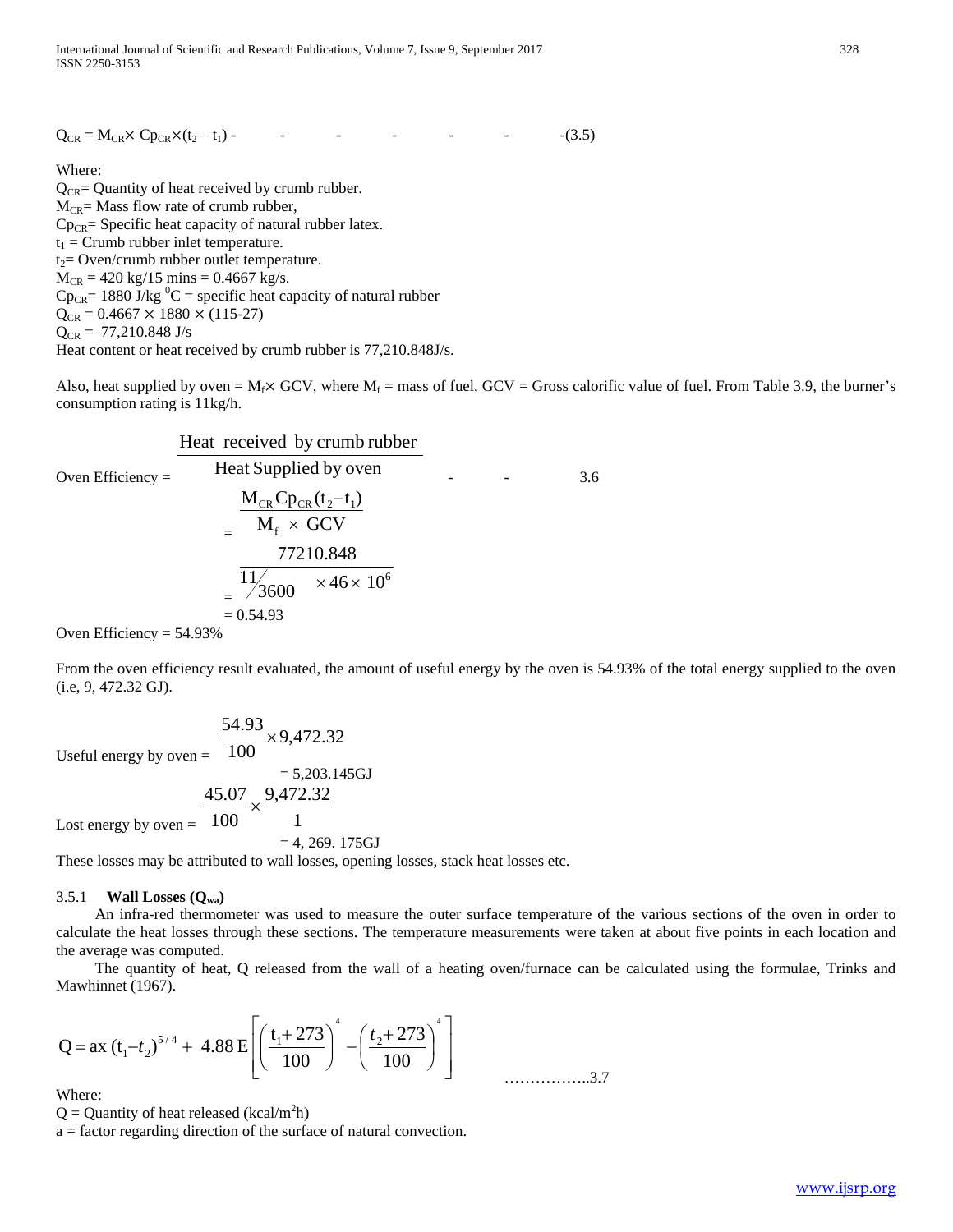International Journal of Scientific and Research Publications, Volume 7, Issue 9, September 2017 329 ISSN 2250-3153

- $t_1$  = Temperature of external wall surface of oven [<sup>0</sup>C].
- $t_2$  = Temperature of air around the oven  $[{}^{0}C]$ .
- $E =$  Emissivity of external wall surface of oven.

Fig 3.1 Shows the size of the oven under investigation.



**Fig. 3.1:** Dimension of IHL oven

For top, t<sub>1</sub> = 80<sup>0</sup>C, t<sub>2</sub> = 35<sup>0</sup>C, E = 0.8, a = 2.8  
\n
$$
Q_{Top} = 2.8 (80 - 35)^{1.25} + 4.88 \times 0.8 \left[ \left( \frac{80 + 273}{100} \right)^4 - \left( \frac{35 + 273}{100} \right)^4 \right]
$$

 $\rm Q_{Top}$  326.343 + 3.904 (155.274 - 89.992)

2  $Q_{Top}$  = 326.343 + 254.861 = 581.204 kcal/m<sup>2</sup>h

but  $1$  kcal  $=$  4.184 kJ

$$
1 \text{ kcal/h} = 4.184 \text{ kJ/h} = \frac{4.184}{3600} \text{ kW}
$$
  
:. 1 kcal/h = 1.162222×10<sup>-3</sup> kW

$$
\therefore Q_{Top} = 0.6755 \text{kW/m}^2
$$

For side wall,  $t_1 = 80^0$ C,  $t_2 = 35^0$ C, E = 0.8 and a = 2.8. There are two sides with same dimension as the top. Therefore, the heat lost through side is twice that lost through top.

Qside = 
$$
2 \times 0.6755 \text{ kW/m}^2
$$
  
=  $1.351 \text{ kW/m}^2$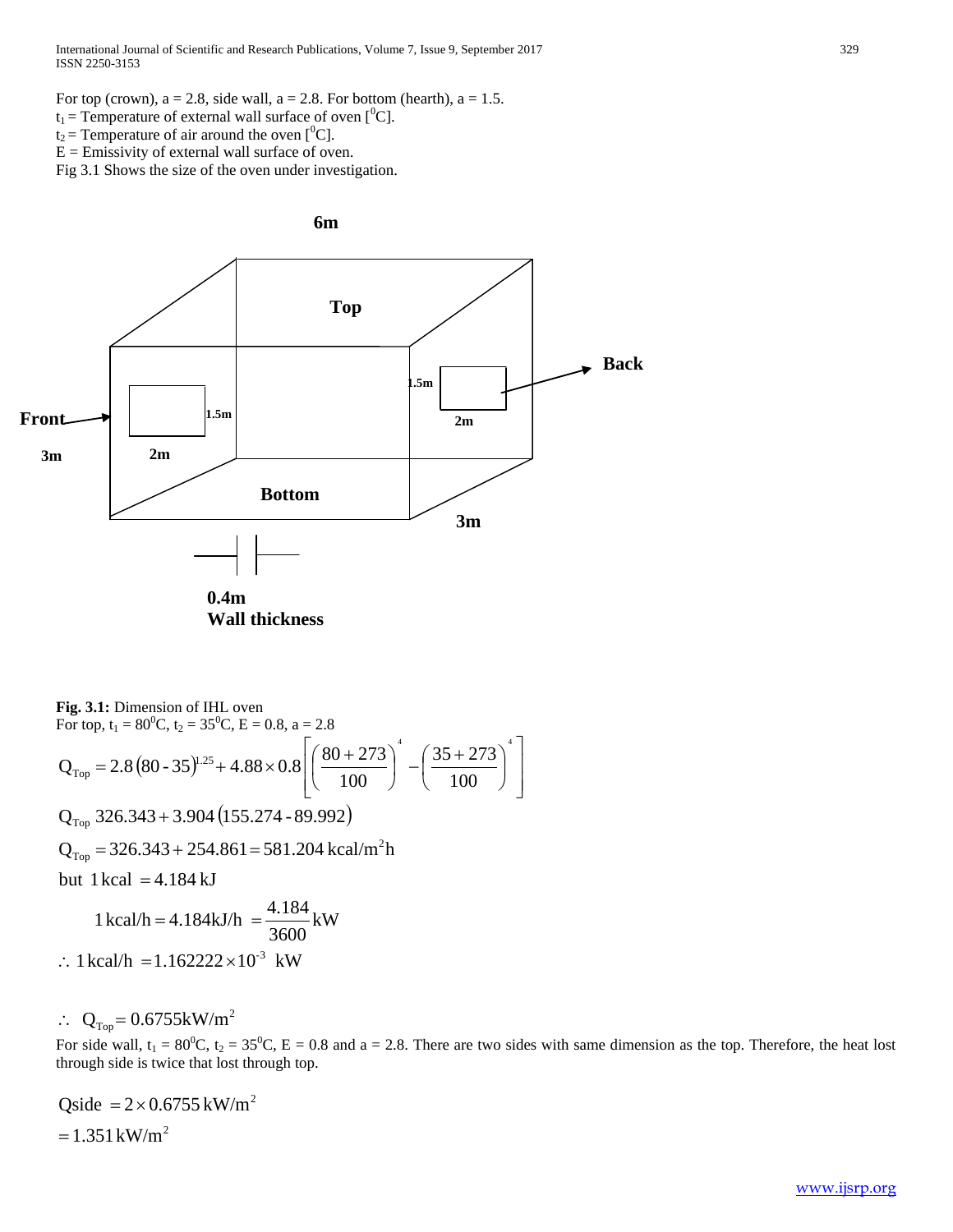International Journal of Scientific and Research Publications, Volume 7, Issue 9, September 2017 330 ISSN 2250-3153

For front & back,  $t_1 = 80^0C$   $t_2 = 35^0C$ ,  $E = 0.8$  and  $a = 2.8$ .

$$
Q_{\text{front}} = 2.8 (80-3)^{1.25} + 4.88 \times 0.8 \left[ \left( \frac{80+273}{100} \right)^4 - \left( \frac{35+273}{100} \right)^4 \right]
$$

 $Q_{\text{front}} = 326.343 + 254.861 = 581.204 \text{ kcal/m}^2 \text{h}$ 

 $Q_{\text{front}} = 0.6755 \text{kW/m}^2$ 

But  $Q_{front} = Q_{Back} = 0.6755 \text{kW/m}^2$ 

$$
Q_{\text{Bottom}} = 1.5 (80 - 35)^{1.25} + 4.88 \times 0.8 \left[ \left( \frac{80 + 273}{100} \right)^4 - \left( \frac{35 + 273}{100} \right)^4 \right]
$$

$$
Q_{\text{Bottom}} = 174.826 + 3.904 (155.274 - 89.992)
$$

 $Q_{\text{Bottom}} = 429.687 \text{ kcal/m}^2 \text{h}$ 

 $Q_{\text{Bottom}} = 0.49939 \text{ kW/m}^2$ 

Table 3.3 shows the summary of oven wall losses.

| Location    | Area $(m^2)$ | Heat flux $(kW/m^2)$ | Heat loss (kW) |
|-------------|--------------|----------------------|----------------|
| Top         | 18           | 0.6755               | 12.159         |
| Sides $(2)$ | 18           | 1.3510               | 24.318         |
| Front       |              | 0.6755               | 6.080          |

Back  $9 \t | 0.6755$  6.080 Bottom 18 0.4994 8.989

# **Table 3.3: Estimation of oven wall losses**

 It should be noted that the production crew operates on two shift of 12 hours per shift with a break of 2 hours in between shift. That makes the total working hours per day to be twenty hours (20hrs/day).

57.626

Heat losses through the walls =  $57.626$  kW  $\times$  12 months  $\times$  26 days  $\times$  20 hrs  $\times$  60 mins  $\times$  60 secs. Heat losses through the walls =  $1, 294.51$  GJ

#### 3.5.2 **Radiation (opening) losses**

The heat loss from an opening (in kcal/hr) can be calculated using the formula

$$
Q = 488 \left(\frac{T}{100}\right)^4 \times a \times A,
$$
Trinks and Mawhinent (1967).  
Where: T = Absolute temperature (K)  
A = Areas of opening (m<sup>2</sup>)  
a = Factor for total radiation.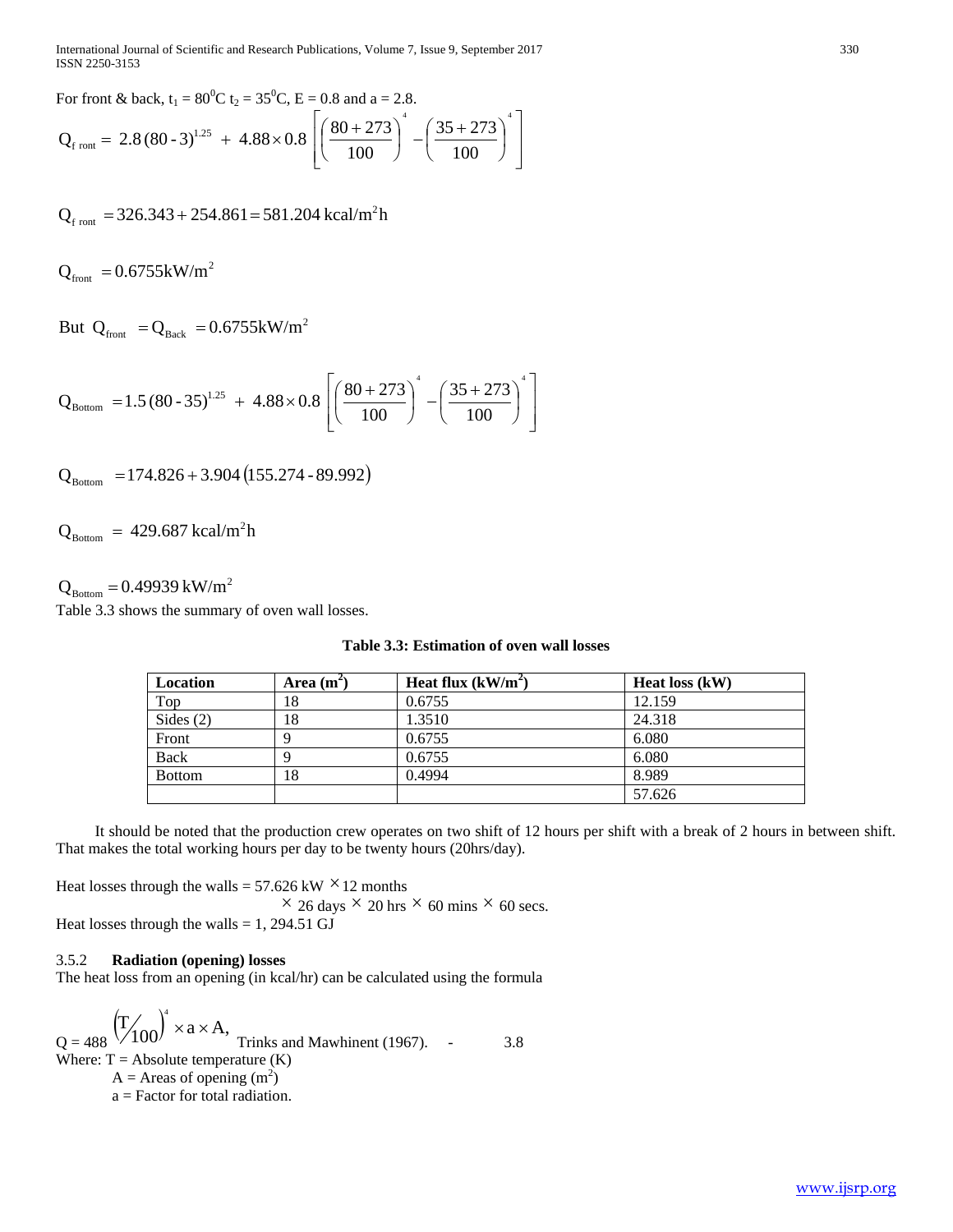See attached graph by Trinks and Mawhinnet (1967) for the estimation of factor of total radiation for various opening shapes. It depends on the ratio of the diameter or least width to the thickness of wall.



**Fig. 3.2:**Graph for estimation of factor of total radiation**.**

$$
\frac{\text{Diameter}}{\text{Thickness of wall}} = \frac{\text{D}}{\text{x}} = \frac{2}{0.4} = 5
$$

Ratio =

- - - - 3.9

 For a rectangular opening, the total radiation factor, a corresponding to a ratio of 5 is 0.85. See attached graph. The average temperature of the oven,  $t = 115^{\circ}$ C (388.15k)

Area of opening =  $1.5 \times 2 = 3$ m<sup>2</sup>.

$$
Q = 2 \left[ 488 \left( \frac{388.15}{100} \right)^4 \times 0.85 \times 3 \right]
$$
  
for inlet and outlet.

 $Q = 11.2274kW$ But opening is made every quarter of an hour :.  $Q = 2.8069$ kW.

Therefore, the heat losses due to opening for the period of audit are estimated to be:  $Q = 2.8069 \times (12$ month  $\times$  26 days  $\times$  20 hrs  $\times$  60min  $\times$  60sec)  $Q = 63.054GJ$ 

#### 3.5.3 **Stack heat losses of oven**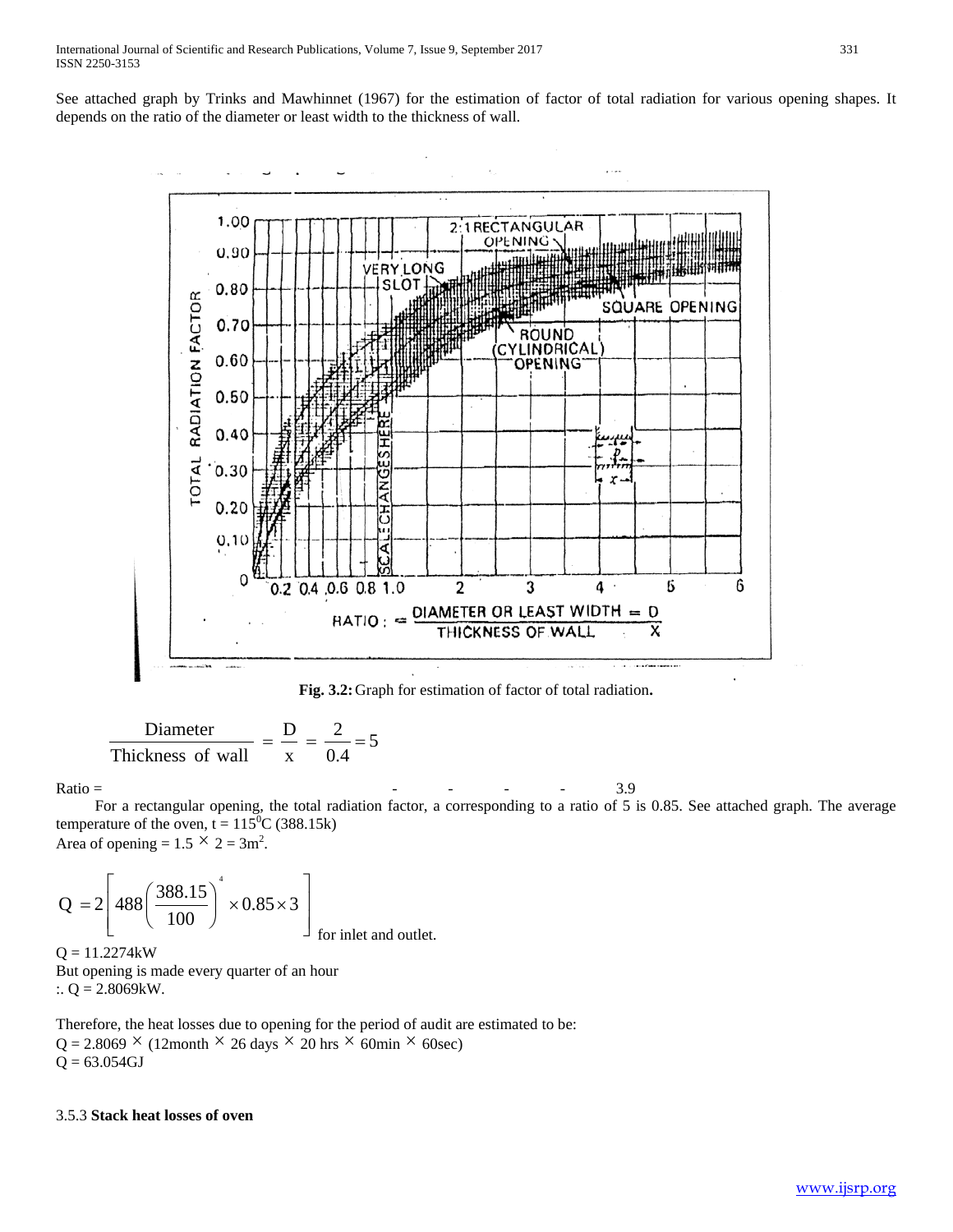A significant amount of heat is lost through the stack, providing an opportunity to further improve the process efficiency. The heat lost via the stack is calculated as:

$$
Q_{\text{stack}} = M_{\text{product}} C p_{\text{stack gases}} (\Delta T)_{\text{stack}} \tag{3.10}
$$

where:

 $\mathbf{M}_{\text{product}}$  = mass flow rate of stack gases

 $Cp_{\text{stack gases}} = \text{Specific heat capacity of stack gases}$ 

 $\Delta T$  = stack temperature difference.

 The stack gases mass flow rate could be evaluated from the combustion analysis of diesel fuel using air as the oxidant. This could be achieved as follows:

#### (a) **Combustion analysis of diesel fuel**

The average chemical formula for diesel fuel is  $C_{12}H_{23}$ . The chemical equation for the stoichiometric combustion of diesel using oxygen as the oxidant is,

$$
4 C_{12} H_{23} + 710_2 \rightarrow 48 CO_2 + 46 H_2 o
$$
  
Mass flow rate of air  
Stoichiometric Air/Fuel Ratio (SAFR) = Mass flow rate of diesel

For gravimetric analysis, the percentage composition of oxygen by mass is 23.3% while Nitrogen is 76.7%.

Mass of oxygen = 71 (32) = 2, 272kg.  
\nMass of air = 
$$
\frac{2,272}{0.233}
$$
 = 9, 751.073kg  
\nMass of diesel = 4 (12 × 12 + 23 × 1) = 668kg  
\n∴ SAFR =  $\frac{\text{Mass} \text{flow rate of air}}{\text{Mass} \text{flow rate of diesel}}$  =  $\frac{9,751.073}{668}$  = 14.5974

Now, assuming an Actual Air/Fuel Ratio of 20,

AAFR = 20 Mass flow rate of diesel Mass flow rate of air <sup>=</sup> but mass flow rate of diesel = oven firing time mass of diesel consumed - 3.12 Mass flow rate of diesel = 12 26 20 3600 319, 328.8 × × × = 0.014215 kg/s :. Mass flow rate of air = 20 × mass flow rate of diesel = 20 × 0.014215 = 0.2843kg/s But mass flow rate of stack gases (product) = mass flow rate of diesel + mass flow rate of air = 0.014215 + 0.2843 = 0.298515kg/s

The equation for the combustion of diesel using air as the oxidant is,

$$
4C_{12} \text{ H}_{23} + 71(0_2 + 79\frac{1}{21} \text{ N}_2) \rightarrow 48\text{CO}_2 + 46\text{ H}_2\text{O} + 71\left(\frac{79}{21}\right) \text{ N}_2
$$

For 1 kmol of diesel, the equation becomes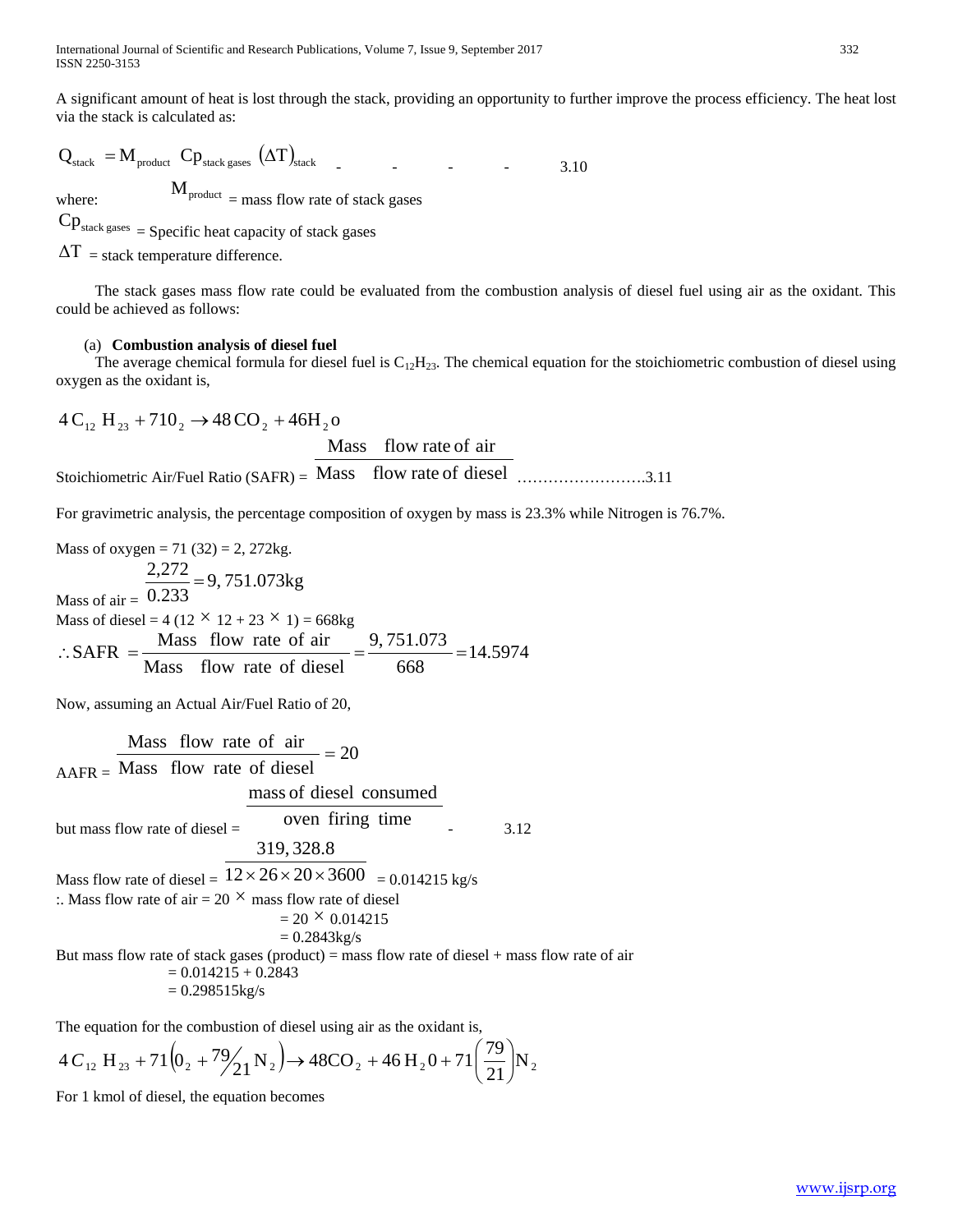International Journal of Scientific and Research Publications, Volume 7, Issue 9, September 2017 333 ISSN 2250-3153

$$
C_{12} \text{ H}_{23} + \frac{71}{4} \left( 0_2 + \frac{79}{21} \text{ N}_2 \right) \rightarrow 12 \text{CO}_2 + \frac{23}{2} \text{H}_2\text{O} + \frac{71}{4} \left( \frac{79}{21} \right) \text{N}_2
$$

Where oxygen is 21% by volume in air and nitrogen is 79% volume in air. For an actual air/fuel ratio (AAFR) earlier assumed,

$$
\frac{\text{AAFR}}{\text{SAFR}} = \frac{20}{14.5974} = 1.3701
$$
  
\n
$$
C_{12} \text{ H}_{23} + 1.3701 \left(\frac{71}{4}\right) \left[ \text{O}_2 + \frac{79}{21} \text{N}_2 \right]
$$
  
\n
$$
\rightarrow 12 \text{ CO}_2 + \frac{23}{2} \text{ H}_2\text{O} + 1.3701 \left(\frac{71}{4}\right) \text{O}_2 + 1.3701 \left(\frac{71}{4}\right) \left(\frac{79}{21}\right) \text{N}_2
$$

#### (b) **Production analysis**

Table 3.4 shows the combustion products analysis for the determination of the specific heat capacity of the stack gases.

| <b>Consistent</b> | Mass of products (kg) per kmol of fuel<br>(diesel) | $m_{\rm s}$<br>m <sub>1</sub> |
|-------------------|----------------------------------------------------|-------------------------------|
| Co <sub>2</sub>   | 528                                                | 0.1296                        |
| $H2$ o            | 207                                                | 0.0508                        |
| O <sub>2</sub>    | 778.2168                                           | 0.1910                        |
| $\overline{N}_2$  | 2,561.6303                                         | 0.6286                        |
|                   | 4,074.8471                                         | 1.000                         |

**Table 3.4: Combustion products analysis**

$$
Cp_{\text{stack}} = \frac{\text{Mass of CO}_2}{\sum m_i}Cp_{c_{0_2}} + \frac{\text{Mass of H}_2O}{\sum m_i}Cp_{i_1} + \frac{\sum m_i}{\sum m_i}Cp_{i_2}.
$$

$$
\frac{\text{Mass of O}_2}{\sum m_i} \text{CpO}_2 + \frac{\text{mass of N}_2}{\sum m_i} \text{Cp}_{N2}
$$
  
The stack mean temperature = 
$$
\frac{(27 + 273.15) + (115 + 273.15)}{2}
$$

The stack mean temperature =  $= 344.15k$ 

The specific heat capacity of the products of combustion taken at the stack mean temperature of 344.15K from thermodynamic properties table is as follows. This is interpolated between 325K and 350K.

 $\frac{350 - 325}{344.15 - 325} = \frac{\text{unknown} - \text{L}}{\text{F} - \text{L}}$ Unknown =  $0.766$  (F – L) + L

Where  $L =$  Last reading,  $F =$  First reading. This is shown on Table 3.5.

|  |  |  | Table 3.5: Specific heat capacity $(Cp_s)$ of combustion products at stack mean temperature |
|--|--|--|---------------------------------------------------------------------------------------------|
|--|--|--|---------------------------------------------------------------------------------------------|

| <b>Product</b>   | $Cp_s$ at 350K | stack<br>Cp <sub>s</sub> at<br>mean<br>(344.15K) | Temp $\vert$ Cp <sub>s</sub> at 325K |
|------------------|----------------|--------------------------------------------------|--------------------------------------|
| Co <sub>2</sub>  | 0.895          | 0.889                                            | 0.871                                |
| H <sub>2</sub> O | .880           | 878.،                                            | 1.871                                |
| O <sub>2</sub>   | 0.928          | 0.927                                            | 0.923                                |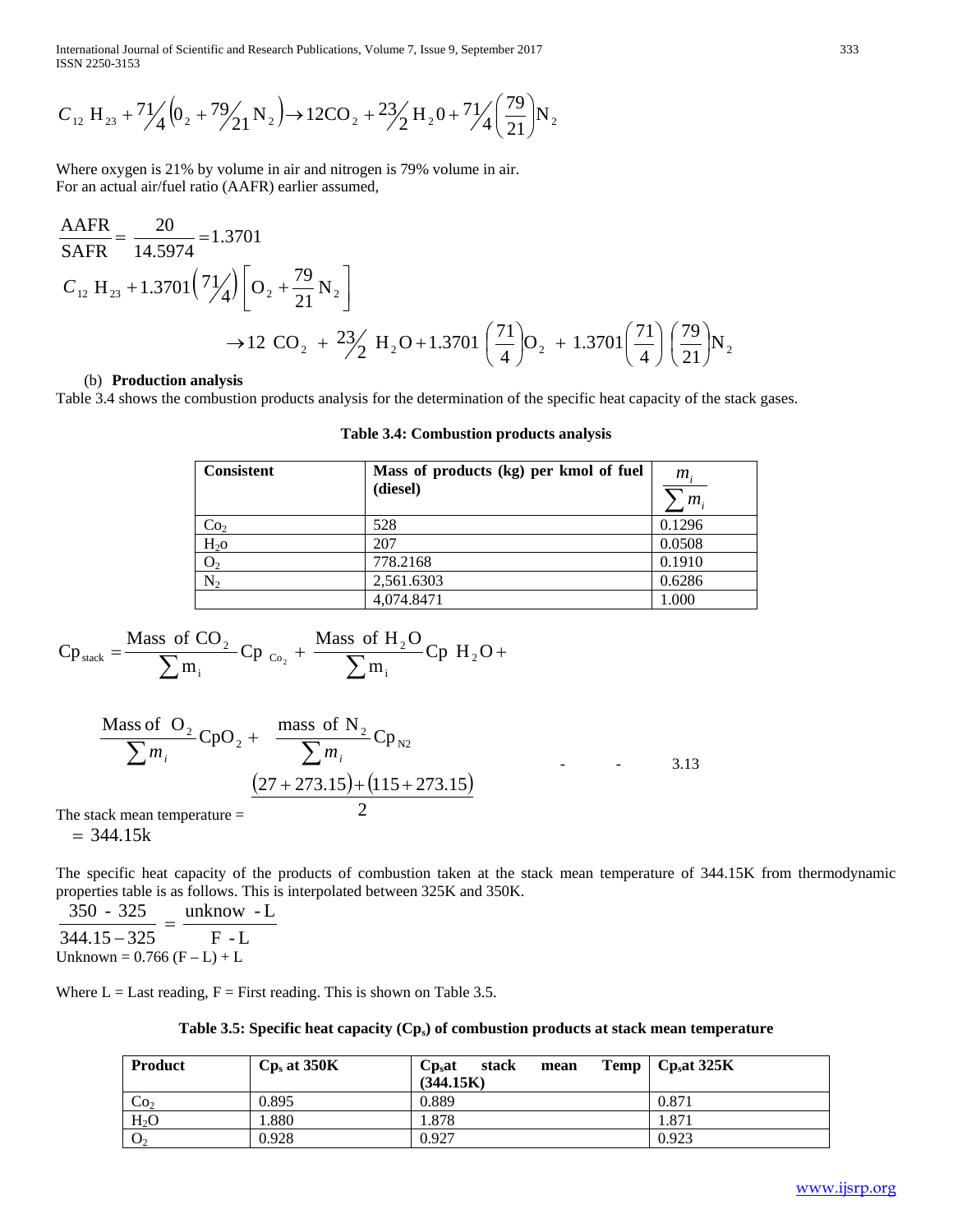$$
\begin{array}{|l|l|}\n\hline\nN_2 & 1.0407 & 1.0407 & 1.040 \\
\hline\n\therefore Cp_{\text{stack}} = (0.1296)(0.889) + (0.0508)(1.878) + (0.1910)(0.927) + (0.6286)(1.0407)\n\hline\n\end{array}
$$

 $\text{Cp}_{\text{stack}} = 1.0419 \text{kJ/kgK}$ 

∴ Q<sub>stack</sub> =  $M_{product}$  ×  $Cp_{stack}$  ×  $\Delta T$  $= 0.2985 \times 1.0419 \times (115 - 27)$  $= 27.37kW$ Heat lost through =  $27.37 \times 12 \times 26 \times 20 \times 3600$ Stack for the period of audit  $\gg$  = 614.84GJ

# 3.6 **Energy saving opportunities**

 For improvement of the plant energy utilization and conservation, different fuel economy measures can be employed. Some of these measures are:

- 1. Control of furnace/oven draught.
- 2. Installing more efficient burners.
- 3. Proper heat distribution inside oven.
- 4. Improved oven insulation.
- 5. Reducing heat losses from oven opening.

# 3.6.1 **Maximum heat recoverable from stack**

 The gases leaving the stack are at a high temperature and therefore high enthalpy. The gases lost to the atmosphere represent a huge loss of energy. Some of this energy can be recovered by passing the hot gases from the stack through a heat exchanger where the heat transferred from the gases will be used to raise the temperature of the pool circulating water for effective wash of the crumb rubber.

 Assuming a heat exchanger effectiveness (Thermal ratio) of 0.75 is introduced between the circulating pool water and the stack, then these savings will be made.

Max temperature difference available  $E = \frac{\text{Temperature rise in circulating water}}{\text{100}}$ - - - - - 3.14 2  $1 w_1$  $E = \frac{Tw_2 - Tw}{T}$ 

1 Tstack - Tw

Where:  $E =$  Thermal ratio, assumed to be  $= 0.75$  $Tw_2$ = Temperature of circulating pool water after heat exchanger. Tw<sub>1</sub>= Temperature of water before heat exchanger measured to be  $16^0C$ . Tstack = Temperature of the stack gases (115<sup>o</sup>C).

388.15 - 289.15  $0.75 = \frac{Tw_{2} - 289.15}{200.15}$ Tw<sub>2</sub>= 363.4k (90.25<sup>0</sup>C).

This implies that the crumb rubber will now be fed into the oven at a new temperature of  $90.25^{\circ}$ C.

| Heat energy $=$ Heat recived by |                        | Heat received       |
|---------------------------------|------------------------|---------------------|
|                                 | crumb rubber           | by crumb rubber     |
| Saved by oven                   | without heat exchanger | with heat exchanger |

 $-3.15$ 

$$
\gg \qquad = \quad M_{CR} \times Cp_{CR}(t_2 - t_1) - \quad M_{CR}Cp_{CR}(t_2 - t_{w_2})
$$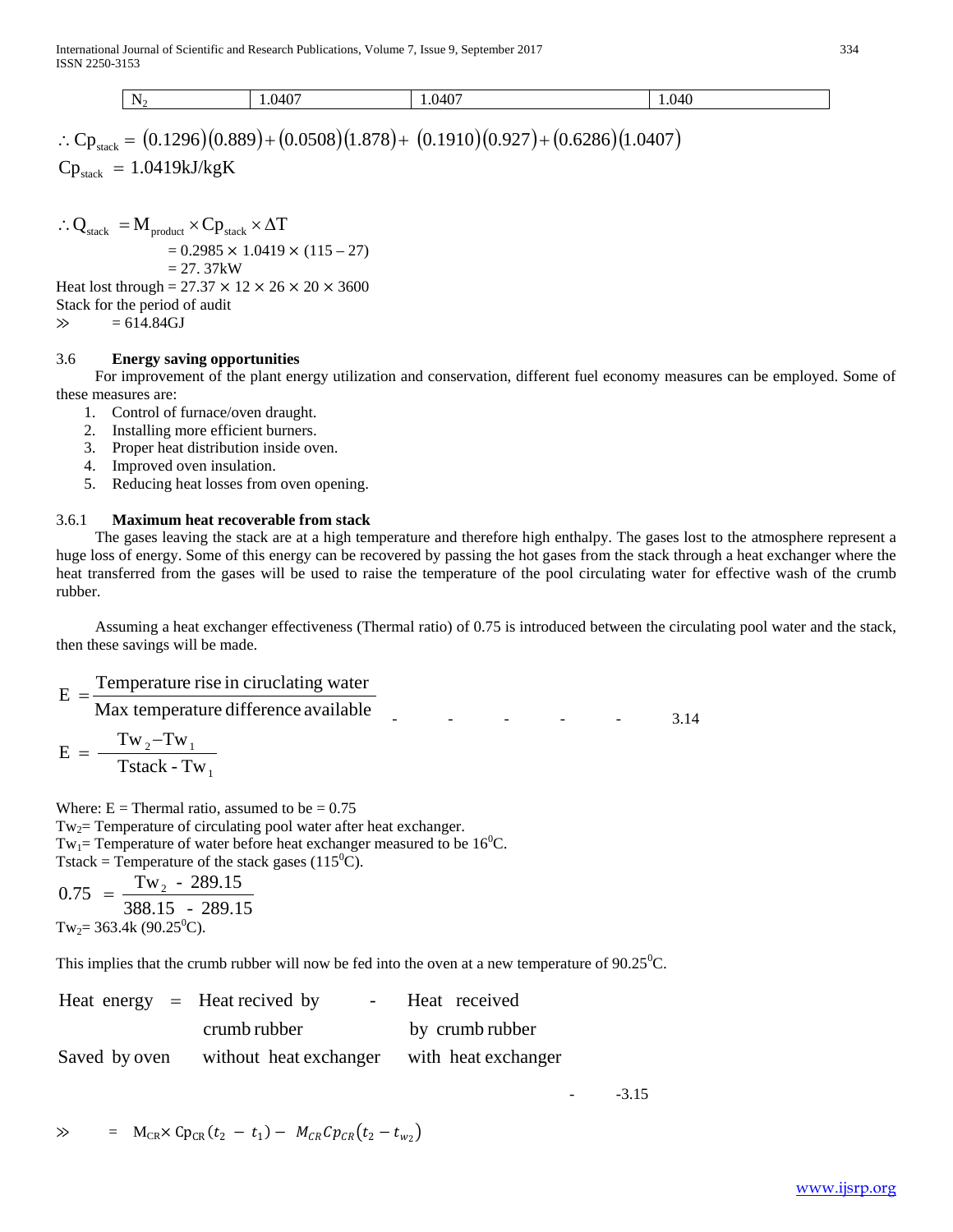International Journal of Scientific and Research Publications, Volume 7, Issue 9, September 2017 335 ISSN 2250-3153

 $\gg$  = M<sub>CR</sub>× Cp<sub>CR</sub>  $[(t_2 - t_1) - (t_2 - t_{w_2})]$ 

Heat energy =  $0.4667 \times 1880$  [(115 – 27) – (115 – 90.25)] saved by oven  $\gg$  = 877.396 (88-24.75)  $= 56, 127.797J/s$ Heat energy saved = 56, 127.797  $\times$  12  $\times$  26  $\times$  20  $\times$  3600 by oven for the period of audit  $\gg$  = 1, 260.85GJ

#### 3.7 **Cost analysis of energy saved**

 Since the oven is solely run on diesel fuel, heat energy saved in the oven will be attributed to the diesel fuel. The total energy consumption of diesel fuel for the one year period of audit was 14,689.127GJ. This amounted to N37, 338.000. If the suggestion of the introduction of heat exchanger is carried out, 1, 260.85GJ of energy will be saved for the period. This will amount to N3,204, 929.56. On a daily average, N10,239.39 will be saved. This is about 97.5 litres of diesel in a day. The saving will have effect on both the specific energy cost and the specific energy consumption.

> Total production output old cost - savings

 $\gg$  = 4,104.474

56, 914, 940 - 3, 204, 929.56

New specific energy  $cost =$ 

 $-3.16$ 

New specific energy cost = 
$$
N13
$$
, 086/ton or  $N13.086/kg$ .

Similarly, the specific energy consumption based on the change made will be:

Total Energy Consumed -Savings made

# New specific energy consumption = Total Production output.

- - - - - - - - - - - - - - 3.17 17, 641.343 - 1,260. 85

$$
\gg = 4, 104.474
$$

New Specific Energy Consumption = 3.99GJ/ton or 3.99MJ/kg.

#### IV. RESULTS AND DISCUSSIONS

#### 4.1 **Electrical consumption**

From the data collected from the company, the annual electricity consumption in the plant and the cost is analyzed in Table 4.1.

**Table 4.1: Annual electrical energy consumption analysis**

| Month         | <b>Reading</b> | Cost<br>per | $Cost(N)$ x1000 | Fixed<br>charge | VAT $(N)$ x | <b>Monthly</b>       |
|---------------|----------------|-------------|-----------------|-----------------|-------------|----------------------|
| (2014)        | (kWh)          | <b>kWh</b>  |                 | (N)             | <b>1000</b> | <b>Total</b><br>cost |
|               |                | (N/kWh)     |                 |                 |             | $(N)$ x 1000         |
| <b>JAN-14</b> | 65,460         | 19.76       | 1.293.49        | 155,923         | 72.47       | 1,521.88             |
| <b>FEB-14</b> | 185,100        | 19.76       | 3,657.58        | 155,923         | 190.68      | 4,004.18             |
| $MAR-14$      | 63,000         | 19.76       | 1.244.88        | 155,923         | 70.04       | 1,470.84             |
| $APR-14$      | 101.800        | 19.76       | 2.011.57        | 155.923         | 108.37      | 2,275.86             |
| $MAY-14$      | 117,900        | 19.76       | 2,329.70        | 155,923         | 124.28      | 2,609.90             |
| <b>JUN-14</b> | 47,300         | 19.76       | 934.65          | 155,923         | 54.53       | 1,145.10             |
| $JUL-14$      | 39,000         | 20.75       | 809.25          | 155.923         | 48.26       | 1,013.43             |
| $AUG-14$      | 61,900         | 20.75       | 1284.43         | 155.923         | 72.02       | 1.512.37             |
| SEPT-14       | 38,900         | 20.75       | 807.18          | 155.923         | 48.16       | 1.011.26             |
| $OCT-14$      | 37,100         | 20.75       | 769.83          | 155.923         | 46.29       | 972.04               |
| $NOV-14$      | 36,200         | 20.75       | 751.15          | 155.923         | 45.35       | 952.42               |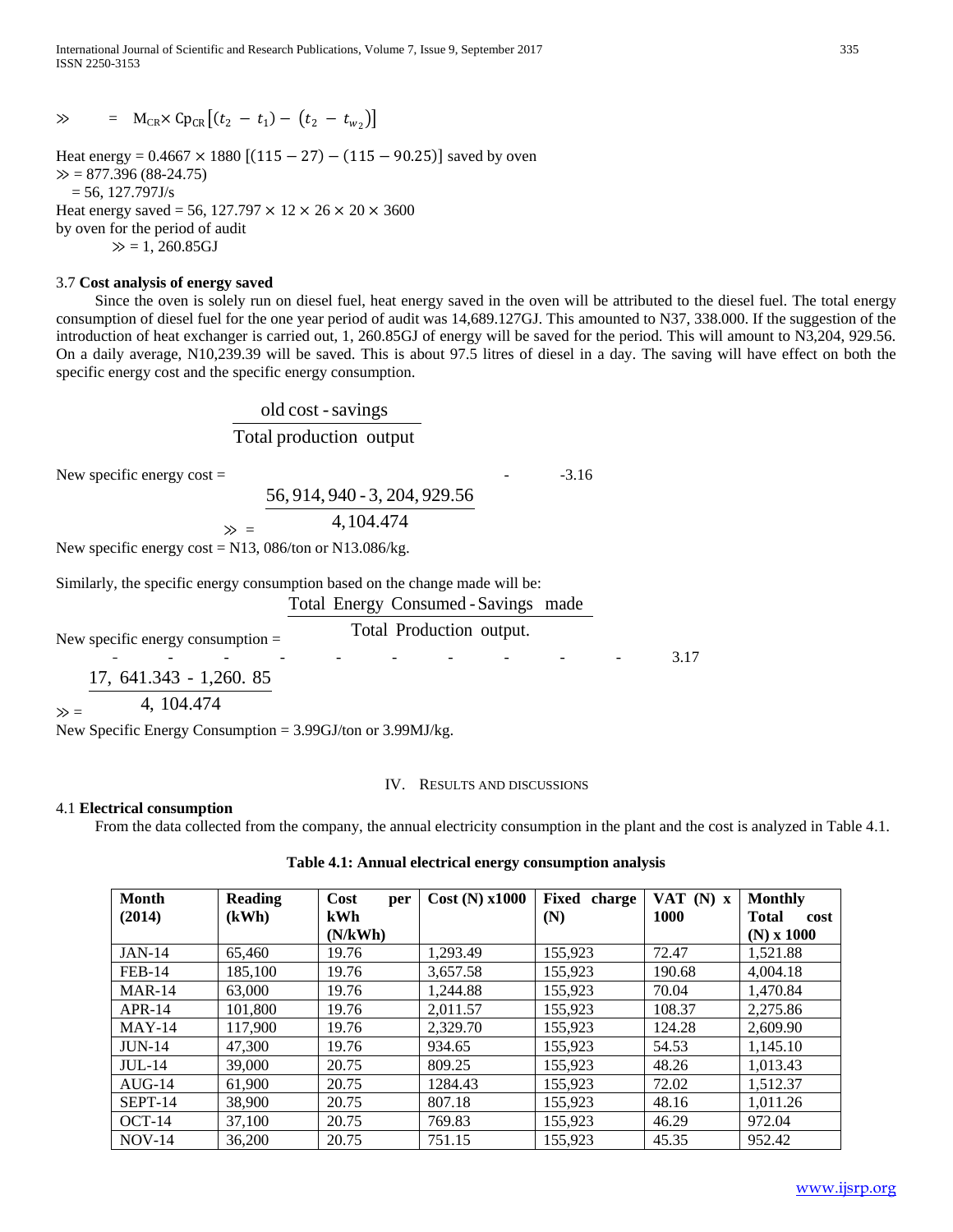| $DEC-14$     | 26,400  | 33.33<br>JJ.JJ | 879.91    | 155.923   | $\epsilon$ 1<br>79<br>21.75 | 1.087.62  |
|--------------|---------|----------------|-----------|-----------|-----------------------------|-----------|
| <b>TOTAL</b> | 820,060 | Average        | 16.773.62 | 1,871,076 | 932.24                      | 19,576.94 |
|              |         | 21.30          |           |           |                             |           |

 From Table 4.1, the annual electrical energy consumption is 820,060kWh. This was delivered to the plant at a total cost of N19,576,940. Also from Table 4.1, the total monthly cost of electrical energy consumption was calculated as N19,576,940

#### 4.2 **Fuel (diesel) consumption**

 The diesel consumed are stored in a tank calibrated in cm. 1cm equivalent is 112 litres. The cost per litre for the period of audit is N105.00. The monthly quantity of diesel fuel was converted to kg. The total cost of diesel fuel for the period of audit was also computed. These are shown in Table 4.2

| <b>Month (2014)</b> | Tank reading | <b>Equivalent liters</b> | Mass of diesel | Cost<br>per    | Total cost<br>$\mathbf{x}$ |
|---------------------|--------------|--------------------------|----------------|----------------|----------------------------|
|                     | (cm)         |                          | (kg)           | litre(N)       | 1000(N)                    |
| <b>JAN-14</b>       | 220          | 24,640                   | 22,126.72      | 105            | 2,587.20                   |
| <b>FEB-14</b>       | 524          | 58,688                   | 52,701.82      | 105            | 6,162.24                   |
| $MAR-14$            | 465          | 52,080                   | 46,767.84      | 105            | 5.468.40                   |
| $APR-14$            | 316          | 35,392                   | 31,782.02      | 105            | 3,716.16                   |
| $MAY-14$            | 336          | 37,632                   | 33,793.54      | 105            | 3,951.36                   |
| <b>JUN-14</b>       | 133          | 14.896                   | 13.376.61      | 105            | 1.564.08                   |
| $JUL-14$            | 178          | 19,936                   | 17,902.53      | 105            | 2,093.28                   |
| $AUG-14$            | 191          | 21,392                   | 19,210.02      | 105            | 2,246.16                   |
| SEPT-14             | 166          | 18,592                   | 16,695.62      | 105            | 1,952.16                   |
| $OCT-14$            | 175          | 19,600                   | 17,600.80      | 105            | 2,058.00                   |
| $NOV-14$            | 190          | 21,280                   | 19,109.44      | 105            | 2,234.40                   |
| $DEC-14$            | 281          | 31,472                   | 28.261.86      | 105            | 3.304.56                   |
| <b>TOTAL</b>        | 3,175        | 355,600                  | 319.328.8      | Average<br>105 | 37,338                     |

**Table 4.2: Annual diesel fuel consumption analysis.**

# 4.3 **Energy consumption of cost**

 The monthly energy input to the plant from the two sources of energy outlined above was calculated as follows: For Diesel: Calorific value  $= 46.0$  MJ/kg.

For Electricity (BEDC): Calorific value = 3.60 MJ/kWh

January Energy Consumption

(a) Diesel: Energy consumed = 22, 126.72 kg  $\times$  46 MJ/kg

 $= 1,017, 829.12MJ$ 

```
See Table 4.2
```
(b) Electricity: Energy consumed =  $65$ , 460 kWh  $\times$  3.6MJ/kWh

```
= 235,656MJ= 235.656 GJ
See Table 4.1.
```
February Energy Consumption

(a) Diesel: Energy consumed = 52, 701.82  $\times$  46

 $= 2, 424, 283.72$  MJ

(b) Electrical: Energy consumed =  $185,100 \times 3.6$ 

```
= 666, 360MJ= 666.36GJ and so on.
```
 The energy consumption for the two sources of energy for the period of audit is shown in Table 4.3. Also included in Table 4.3 is the production output for the period of audit.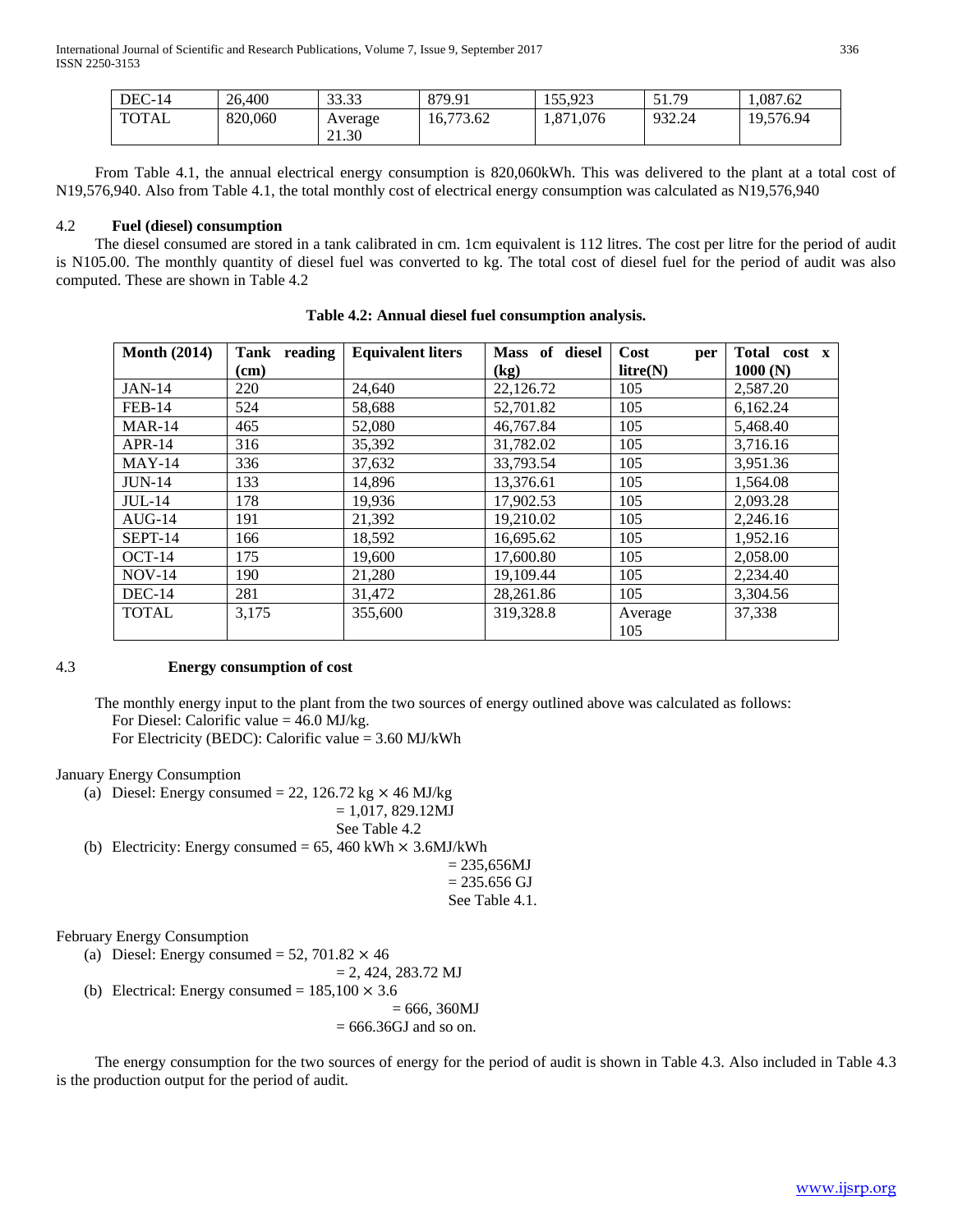| <b>MONTH</b>  | Electricity (GJ) | Diesel(GJ) | <b>Total</b><br><b>Energy</b> | (Metric<br><b>Production</b><br>output |
|---------------|------------------|------------|-------------------------------|----------------------------------------|
| (2014)        |                  |            | (GJ)                          | Tonne)                                 |
| <b>JAN-14</b> | 235.656          | 1,017.829  | 1,253.485                     | 839.825                                |
| <b>FEB-14</b> | 666.360          | 2,424.284  | 3.090.644                     | 719.075                                |
| $MAR-14$      | 226.800          | 2,151.321  | 2,378.121                     | 733.145                                |
| $APR-14$      | 366.480          | 1,461.973  | 1,828.453                     | 350.665                                |
| $MAY-14$      | 424.440          | 1,554.503  | 1,978.943                     | 304.255                                |
| $JUN-14$      | 170.280          | 615.324    | 785.604                       | 81.235                                 |
| $JUL-14$      | 140.400          | 823.516    | 963.916                       | 202.044                                |
| $AUG-14$      | 222.840          | 883.661    | 1,106.501                     | 183.680                                |
| SEPT-14       | 140.040          | 767.999    | 908.039                       | 145.880                                |
| $OCT-14$      | 133.560          | 809.637    | 943.197                       | 159.005                                |
| $NOV-14$      | 130.320          | 879.034    | 1.009.354                     | 166.565                                |
| $DEC-14$      | 95.040           | 1300.046   | 1,395.086                     | 219.100                                |
| <b>TOTAL</b>  | 2,952.216        | 14,698.127 | 17,641.343                    | 4,104.474                              |
|               | (16.73%)         | (83.27%)   |                               |                                        |

# **Table 4.3: Energy consumption/production output**

 From Table 4.3, the minimum amount of energy was consumed in the month of June, 2014. This was as a result of a fall in the production output. Table 4.3, also reveals that the total amount of energy consumed (for both sources of energy) and the total production output are 17, 641.343GJ and 4, 104.474 tons respectively.

# 4.4 **Energy performance result of plant**

 The two main performance indicators used in a production plant will be used in evaluating the plant based on the data collected during the one year period. These are:

#### **Specific energy consumption (GJ/TON)**

This is the total energy consumed per unit of production (ton or kg).

Total energy consumed (GJ)

Total production output (kg) 
$$
_{-4.1}
$$

From Table 4.4, the total energy consumed is  $17,641.343$ GJ while the total production output is 4, 104.474 tons.

$$
17,641.343 \,\text{GJ}
$$

Specific energy consumption = 4,104.474*ton*

Specific energy consumption  $=$ 

 $= 4.298$  GJ/Ton or  $= 4.298 MJ/kg$ .

#### **Specific energy cost (n/ton)**

This is the cost of energy required to produce unit ton of crumb rubber. Specific energy cost =  $\frac{Total\ energy\ cost\ (\#)}{Total\ product\ output\ (Ton).}$  - - - - - -4.2

From Table 4.4, the total energy cost of the plant for the period of audit is N56, 914, 940.

Specific energy  $\cos t = \frac{N56,914,940}{4,104.474 \text{ Ton}}$ 

= N13, 866.56/ton or

 $= N13.87/kg$ 

Summarily, to produce 1 ton of crumb rubber in Imoniyame Holdings Limited Ughelli, about 4.298GJ of energy is required at a cost of N13,866.56/ton. The result is shown in Table 4.4.

|  |  |  | Table 4.4: Energy efficiency performance result |  |
|--|--|--|-------------------------------------------------|--|
|--|--|--|-------------------------------------------------|--|

| Total energy consumed         | 17, 641.343GJ               |
|-------------------------------|-----------------------------|
| Total cost of energy consumed | N56,914,940                 |
| Total production output       | 4.104.474 tons              |
| Specific energy consumption   | 4.298GJ/ton of crumb rubber |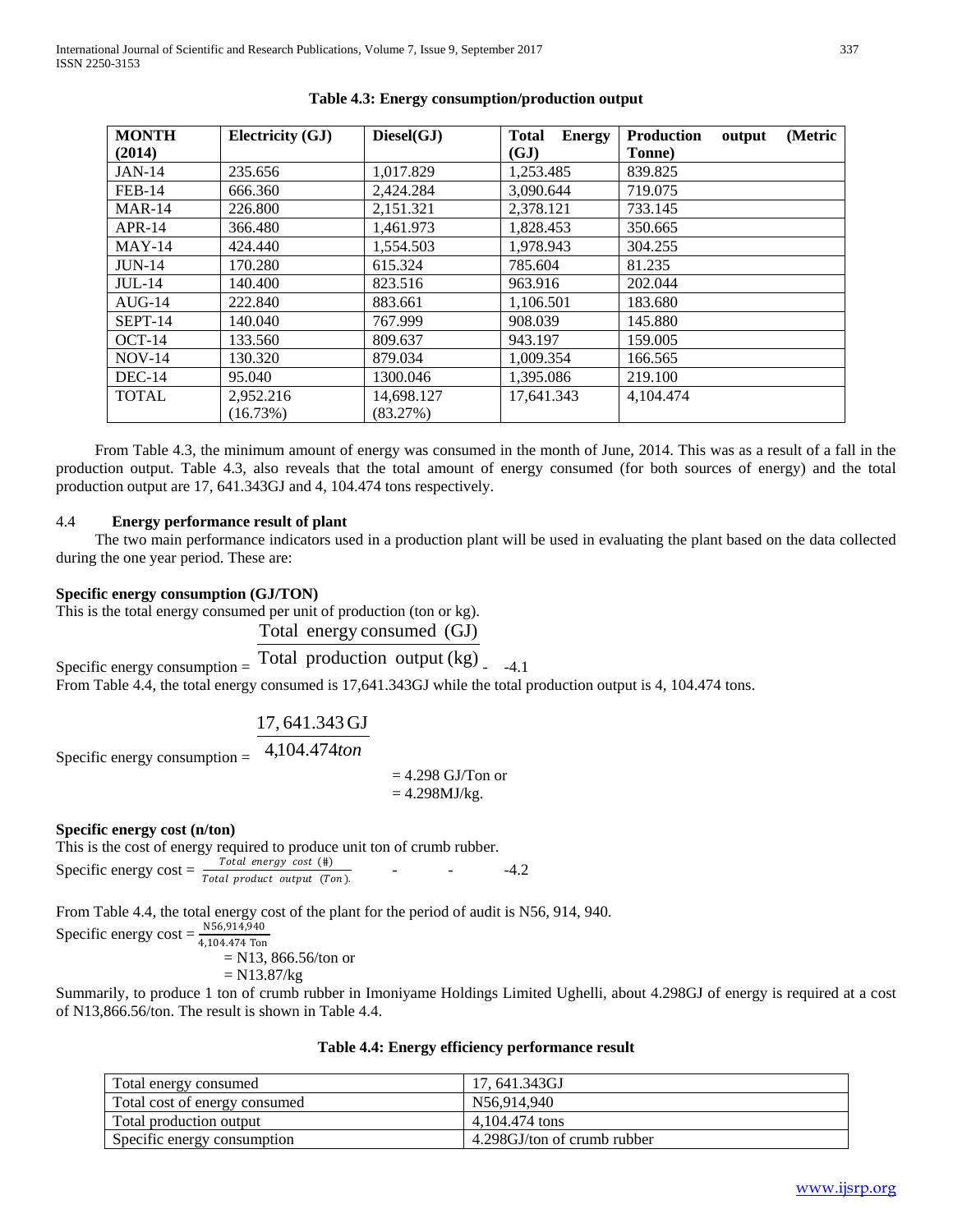Specific energy cost N13,866.56/ton of crumb rubber

 From the above analysis, reasonable cost is spent on the product of crumb rubber. In order for the company to be competitive in its market, a lot of attention should be paid on energy cost reduction by management and personnel.

Fig 4.1 and 4.2 show the energy consumption and energy cost pie chart respectively.



# **Fig 4.1: Energy consumption chart**



**Fig. 4.2: Energy cost chart.**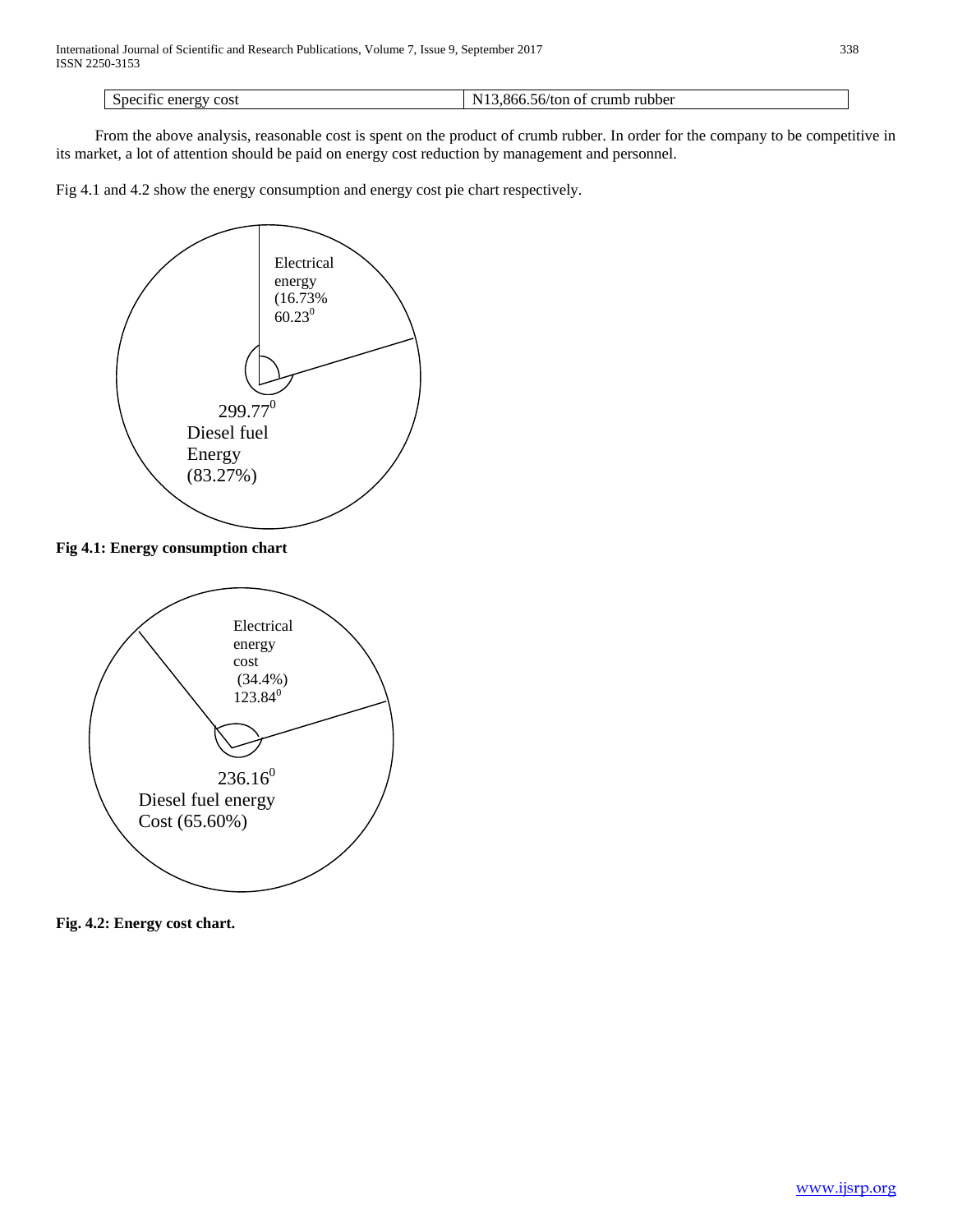# 4.5 **Diesel consumption rate of various burners**

 Table 4.5 gives the records of the diesel consumption of the burners in the various production lines. The 2G and 4G burners have a rating of 11kg/h. An assumption of 20 hrs operation per day was used for the audit.

|  | Table 4.5: Diesel Fuel consumption of the various burners of the production lines |  |  |  |
|--|-----------------------------------------------------------------------------------|--|--|--|
|  |                                                                                   |  |  |  |

| <b>LINES</b> | Rating of 2G and 4G $(kg/h)$ | 2G and 4G (20 hrs per | 2G and 4G kg/month  | 2G and 4G kg/yr |
|--------------|------------------------------|-----------------------|---------------------|-----------------|
|              |                              | day)                  | $(26 \text{ days})$ | $(12$ months)   |
| A & B        | 11.00                        | 220.00                | 5,720.00            | 68,640.00       |
| C            | 11.00                        | 220.00                | 5,720.00            | 68,640.00       |
| D            | 11.00                        | 220.00                | 5,720.00            | 68,640.00       |
|              |                              |                       |                     |                 |
|              |                              |                       |                     |                 |
|              |                              |                       |                     |                 |
|              |                              |                       | 60.00               | 205,920.00      |
|              |                              |                       | ⊣                   |                 |
|              |                              |                       | 7                   |                 |

Energy Consumed by Burners = mass of diesel/yr  $\times$ 

Heating value of diesel.

$$
= 205, 920 \text{ kg/yr} \times 46 \text{ MJ/kg}
$$

$$
= 9, 472, 320 \text{ MJ/yr}
$$

$$
= 9,472.32 \text{ GJ/yr}
$$

Therefore, the energy consumed by the oven for the one year period of audit is 9, 472.32GJ.

# 4.6 **Sankey diagram of IHL oven**

A Sankey diagram is drawn from the oven analysis done earlier. Fig. 4.3 shows the Sankey diagram of IHL oven operations.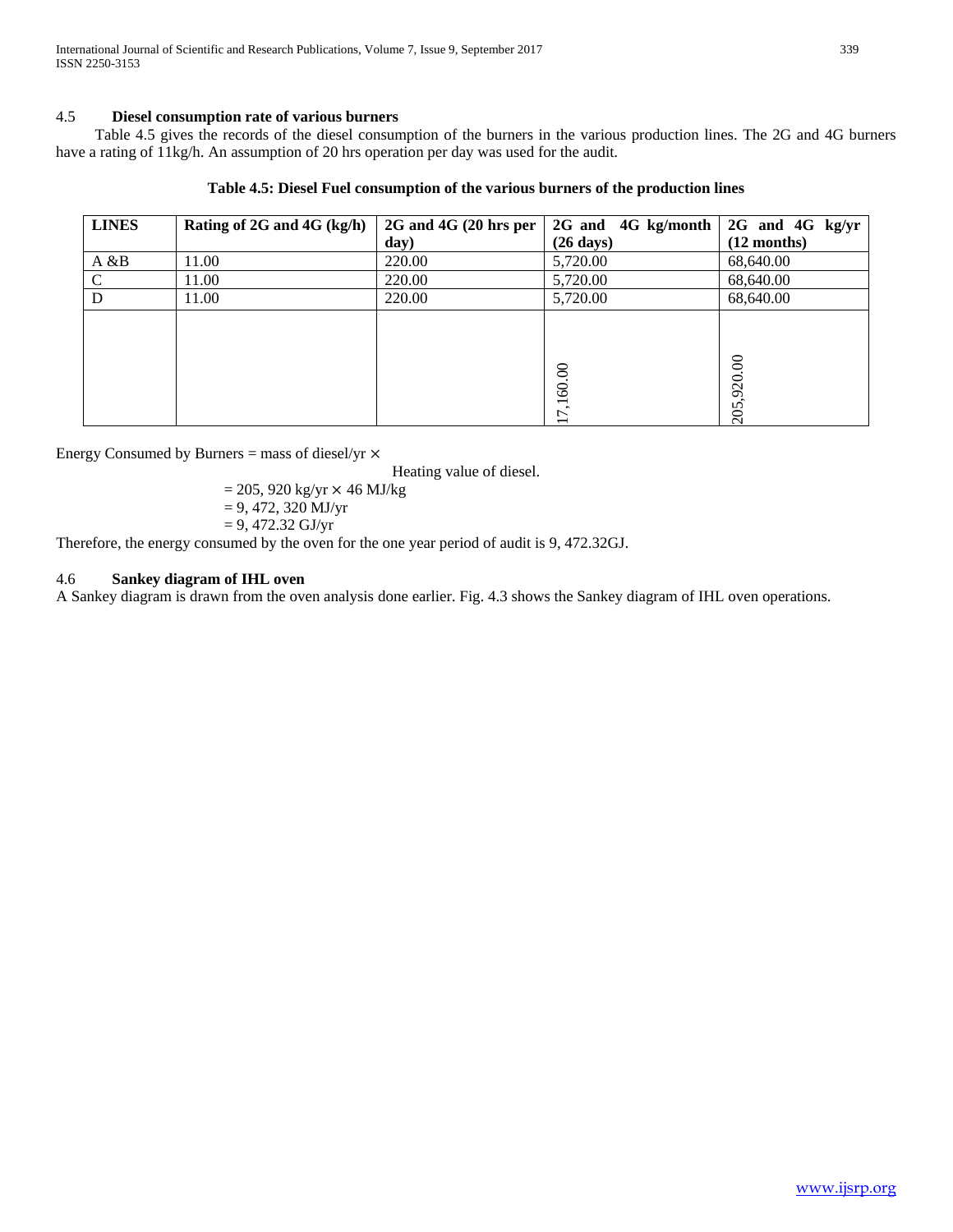

**Fig. 4.3: Sankey diagram of IHL oven operations**

# 4.7 **Energy pathway of IHL**

This is the energy distributed to various sections of the plant for the period of audit. This is shown in fig: 4.5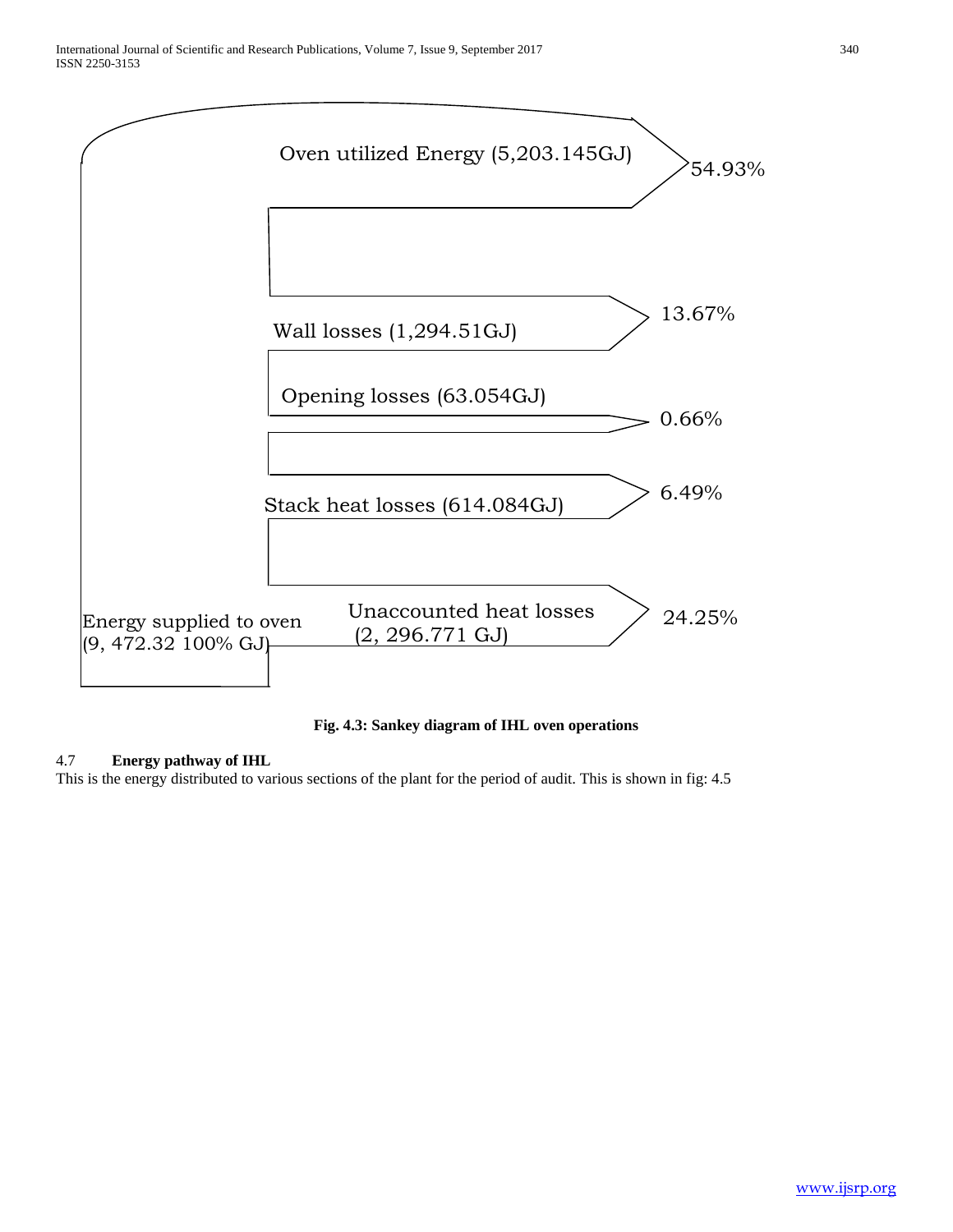Energy supplied to plant





#### 4.8 **Discussion**

)

 Crumb rubber production is an energy intensive process. Efficient use of energy is necessary to ensure that crumb rubber manufacturers like Imoniyame Holdings Limited Ughelli, remain competitive. It was ascertained in this audit that the oven with burners attached to it is the largest energy consumer in the crumb rubber processing plant. Periodic evaluation of the oven's energy efficiency can potentially pay huge dividend through reduced energy usage. With significantly higher prices of diesel fuel and electricity, reducing energy use will become increasingly important. The procedure developed through this work can be extremely beneficial by providing a structured approach for assessment of the oven's energy efficiency and the identification of potential system improvements.

# 4.9 **Observations**

From the result and findings of the energy audit carried out in the crumb rubber factory, the following were observed.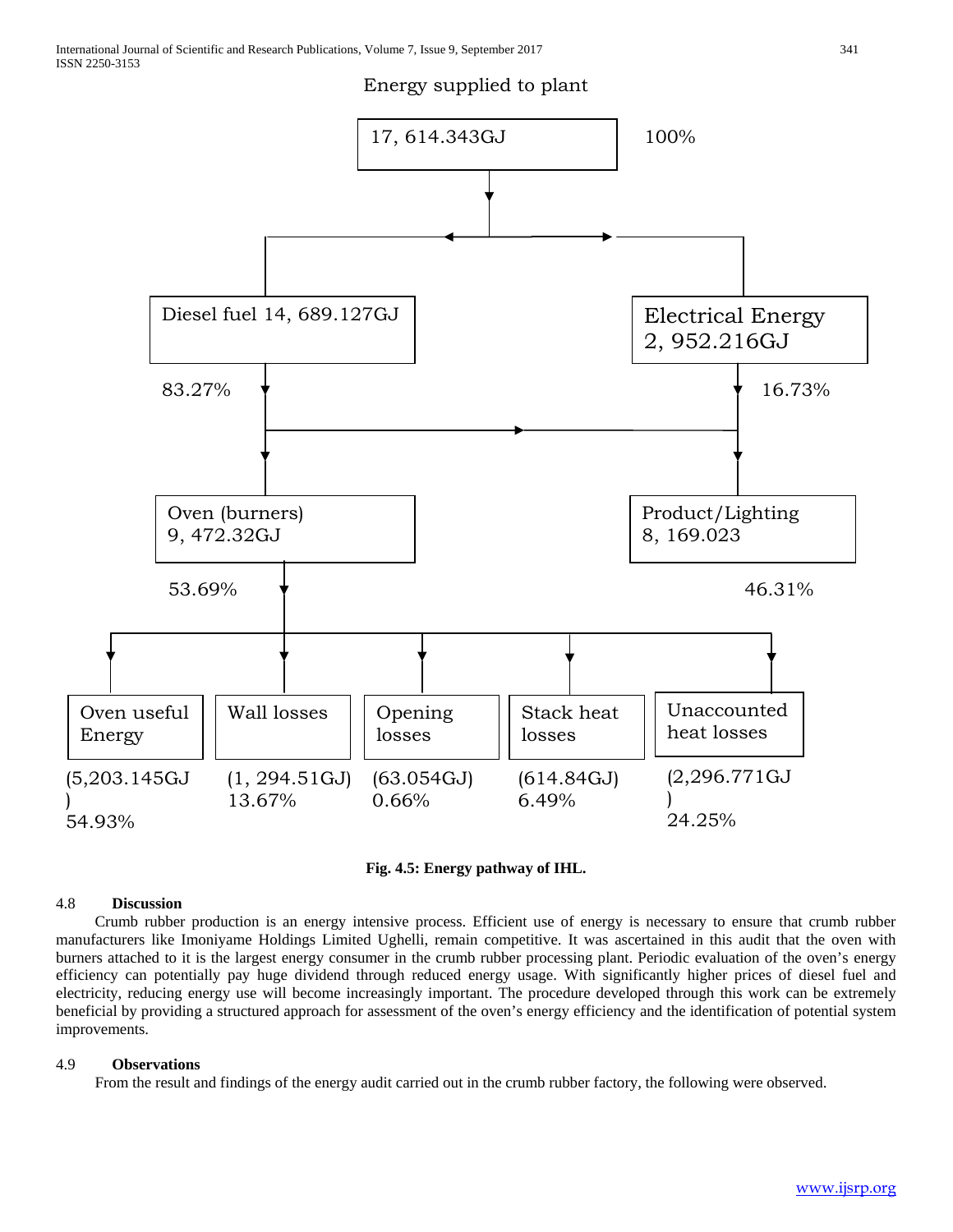- (1) The total energy consumed in the entire plant over the one year period (Jan. 2014 to Dec. 2014), is 17,641.343GJ. Electrical energy was 2,952.216 GJ, which is 16.73% of the total energy while diesel fuel was 14,689.127GJ representing 83.27% of the total energy. This shows that the plant depends more on diesel fuel.
- (2) The total cost of energy in the plant for the period (Jan. 2014 to Dec. 2014) of audit was N56,914, 940 of which diesel fuel is 65.6% while Electrical accounts for 34.4%.
- (3) The total production output for the period (Jan. 2014 to Dec. 2014) of audit was 4, 104.5 tons of crumb rubber.
- (4) The burners in the oven are the most energy intensive units in the plant. 9, 472.32GJ of energy which is 53.6% of the total energy consumed was by the burners (oven). This unit hold the greatest energy saving potential in the plant.
- (5) It was also observed that notable amount of electrical energy could be saved by developing an overall motor inventory and replacement plan in the plant.

# 4.10 **Efficiency of crumb rubber production**

 The quality of crumb rubber in Imoniyame Holdings Limited, Ughelli is SIR3. The plant specific energy consumption was 4.298GJ/ton which is also 4.298MJ/kg of crumb rubber. This is relatively high compared to 2.63MJ/kgof crumb rubber of quality SIR 3 carried out by Utomo et al. (2008). Thus, there is still need to further reduce the specific energy consumption of the Imoniyame Holdings Limited crumb rubber. This could be done by utilizing the stack heat losses with the aid of heat exchanger as suggested. When this is done, the specific energy consumption will be reduced to 3.99MJ/kg. This compared to 2.63MJ/kg of crumb rubber, of same quality (SIR3) carried out by Utomo et al (2008) will be seen as fair.

 The specific energy cost was computed to be N13.87/kgof crumb rubber. This could be reduced to N13.086/kg of crumb rubber by the introduction of heat exchanger to recover the heat lost through the stack. This could also be achieved by the reduction in price of diesel fuel and amount of kWh of electricity or outright conservation of the sources of energy. The 4,104.475 tons of crumb rubber produced during the period of audit (Jan. 2014 to Dec. 2014) can be improved on by implementing the following measures:

- (1) Availability of fund for raw materials (natural rubber latex).
- (2) Increase in export demand.
- (3) Improved effective production process.

#### V. CONCLUSION AND RECOMMENDATION

# 5.1 **Conclusion**

 The energy audit of Imoniyame Holdings Limited has been done successfully. The energy pathway showing amounts and percentages of energy spent in various section were also shown.

 From the audit, the total amount of energy supplied to the plant was 17, 641.343GJ. Diesel fuel which was 83.27% of the total energy was 14, 689.127GJ while electrical energy from BEDC was 2,952.216GJ representing 16.73% of the total energy supplied. The total cost of energy under the period of audit (Jan. 2014 to Dec. 2014) was N56,914,940. Of this amount, N19,576,940 representing 34.4% of the total cost was spent on electrical energy while N37,338,000 representing 65.6% of the total cost was spent on diesel fuel. The total tonnage produced was 4,104.475 tons for same period. The audit also reveals that the specific energy consumption for a crumb rubber production in Imoniyame Holdings Limited is 4.298MJ/kg. The specific energy cost was N13.87/kg of crumb rubber.

From the oven analysis, the efficiency of the oven was discovered to be 54.93%. The oven section consumed 9,472.32GJ. This is about 53.69% of the total energy supplied to the plant for the period of audit. The production and lighting sections consumed 8,169.023GJ. This is about 46.31% of the total energy supplied to the plant for the period of audit. The Sankey diagram of Fig. 4.3 reveals that 2,296.771GJ of energy representing 24.25% of the total energy supplied to the oven was unaccounted for. This could be due to oven design error, errors in measurement, calculation and evaluation or errors due to human operation. From the first law of thermodynamics which is the principle of conservation of energy, a huge improvement can still be made.

#### 5.2 **Recommendations**

 From the energy audit carried out on Imoniyame Holding Limited Ughelli (a crumb rubber processing factory), the following recommendations are suggested.

- 1. The heat lost through the stack should be recovered by introducing heat exchanger between the stack and the pool circulating water. This will help to wash the crumb rubber cleaner and faster and at same time preheat the crumb rubber before entering the oven. This will reduce the heat required from the oven, increase its life span, and improve its efficiency. When this is done, the following improvement will be made.
- i. A daily savings of N10,239.39 will be made. This will amount to N3,204,929.56 in a year. It will reduce the total cost of energy from N56,914,940 toN53,710,010.44 within the one year period of audit.
- ii. The specific energy consumption will drop from 4.298 MJ/kg to 3.99MJ/kg of crumb rubber.
- iii. The specific energy cost will also be reduced from N13.87/kg to N13.086/kg of crumb rubber.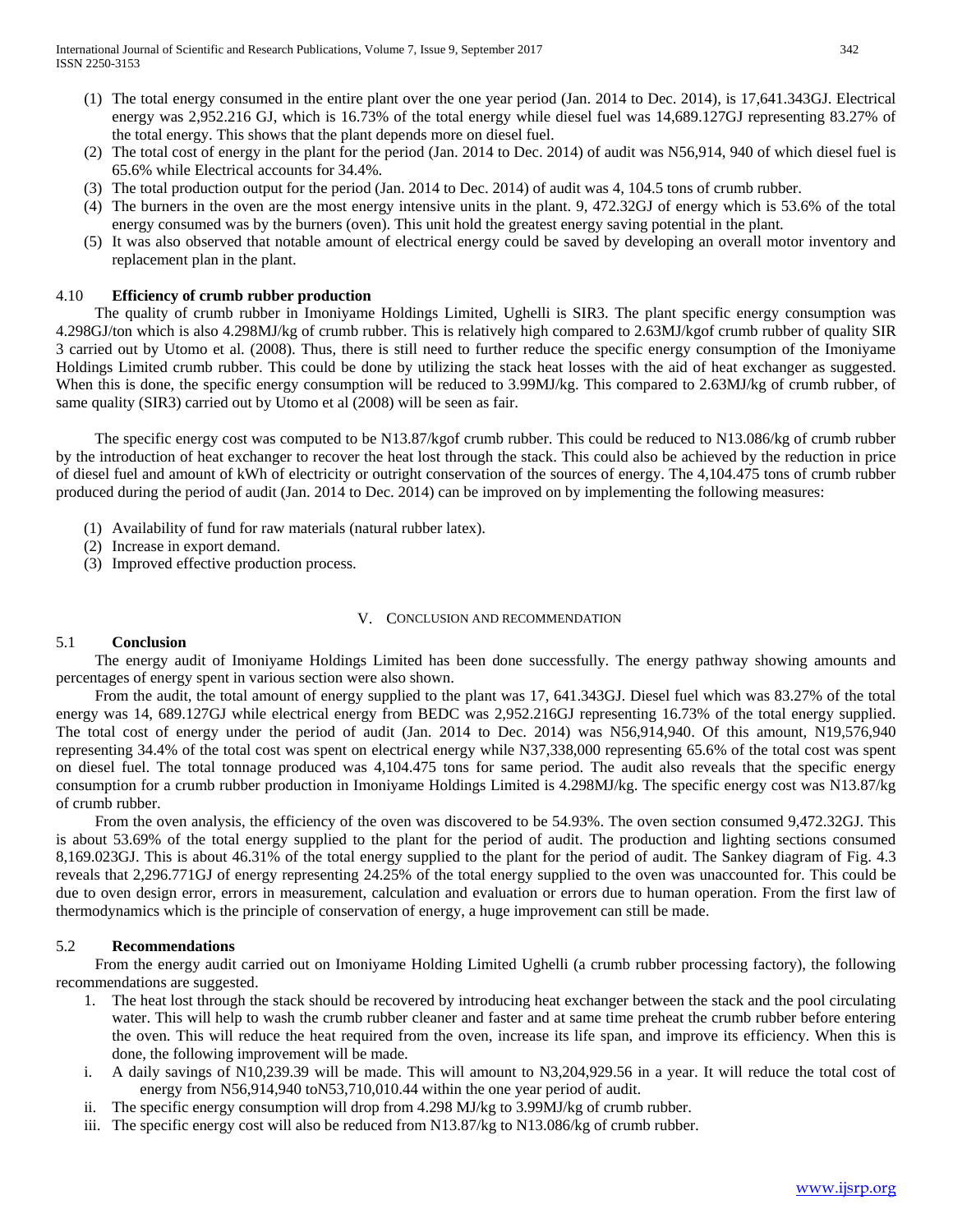- 2. Different metering system should be adopted to separate the energy consumption of the production lines from lighting. This will help to know the exact amount of energy required per production line and the base load energy (lighting) required when there is no production. Separation will reveal energy wastage areas.
- 3. The diesel supply lines to the 2G and 4G burners should be separated and different meters attached to know the energy consumed by different burners.
- 4. Appropriate energy record keeping should be practised to enable this kind of audit done over a longer period of time. A good average will give a more accurate result that will influence management decision in terms of policy making.

#### **List of tables**

| Table 3.1 | Monthly production output                                                 | 30 |
|-----------|---------------------------------------------------------------------------|----|
| Table 3.2 | Number of days in each month of 2014                                      | 31 |
| Table 3.3 | Estimation of Oven wall losses                                            | 37 |
| Table 3.4 | Combustion products analysis                                              | 43 |
| Table 3.5 | Specific heat capacity $(Cp_s)$ of combustion                             | 44 |
| Table 4.1 | Annual electrical energy consumption analysis                             | 49 |
| Table 4.2 | Annual diesel fuel consumption analysis                                   | 50 |
| Table 4.3 | Energy consumption/production output                                      | 52 |
| Table 4.4 | Energy efficiency performance result                                      | 54 |
| Table 4.5 | Diesel fuel consumption of the various burners of the production lines 56 |    |

#### **Nomenclature**

|            | <b>Symbol Description</b>                        | Unit           |                   |       |
|------------|--------------------------------------------------|----------------|-------------------|-------|
| A          | Area                                             | m <sup>2</sup> |                   |       |
| a          | Factor for total radiation                       |                |                   |       |
| Cp         | Specific heat capacity                           | kJ/kgK         |                   |       |
| $CP_{CR}$  | Specific heat capacity of crumb rubber<br>kJ/kgK |                |                   |       |
| E          | Emissivity                                       |                |                   |       |
| <b>GCV</b> | Gross calorific value                            |                |                   | kJ/kg |
| M          | <b>Mass</b>                                      |                |                   | kg    |
| M          | Mass flow rate                                   |                | kg/s              |       |
| <b>NPI</b> | Normalized Performance Indicator                 |                | GI/m <sup>2</sup> |       |
| Q          | Quantity of Heat                                 |                | kJ                |       |
| T          | Absolute temperature                             |                | K                 |       |
| $\Delta t$ | Temperature difference                           |                | K                 |       |

#### **REFERENCES**

- [1] Aiyedun, P.O. and Ologunye, O.B (2001): Energy efficiency of a private sector with Cadbury plc Ikeja Lagos. Nigeria Society of Engineers technical transaction, vol. 36 No. 2.
- [2] Ali, H (2010): Industrial Energy Audit Guidebook. Guidelines for Conducting Energy Audit in Industrial Facilities. Energy efficiency office, UK.
- [3] Agbro, E.B (2007): Energy Audit of a Glass Factory. A case study of Beta Glass PLC Delta plant. M.Eng thesis of the Department of Mechanical Engineering University of Benin, Nigeria.
- [4] Clark, P.T. and Wilson, J.L (1993): The energy audit scheme of the Department of Industry, National Physical Laboratories, Teddlington, Middllesex UK.
- [5] Loretta, S (2000): Energy Efficiency Best Practice Programme. Good Practice Guide 262, Practical Tips for Energy Saving in Rubber Processing Industries. Department of the Environment, UK.
- [6] National Rubber Association of Nigeria (NRAN): Annual Rubber Production Report (2002).
- [7] Trinks, W. and Mawhinnet, M.W (1967): Industrial Furnaces,  $4<sup>th</sup>$  Ed. John Wiley and Sons, London.
- [8] Ughwumiakpor, V.O (2002): Energy Audit of Guiness Nigeria Plc, Benin City. B.Eng Thesis of the Department of Mechanical Engineering, University of Nigeria, Nsukka.
- [9] Utomo, T.P (2008): Cleaner Production-Based Design of Crumb Rubber Production Process. Post Graduate School, Bogor Indonesia.
- [10] Utomo, T.P, Hassanudin, U and Suroso, E (2008): Comparative Study of Low and High Grade Crumb Rubber Processing Energy Seminar presentation at the school of Post Graduate Studies University of Agriculture, Bogor, Indonesia.
- [11] WWW.engineeringtoolbox.com(2015). Synthetic Surface Heat Studies by Williams, C.F and Pulley, G.E. (2012). Checked on the 16th of March, 2015.